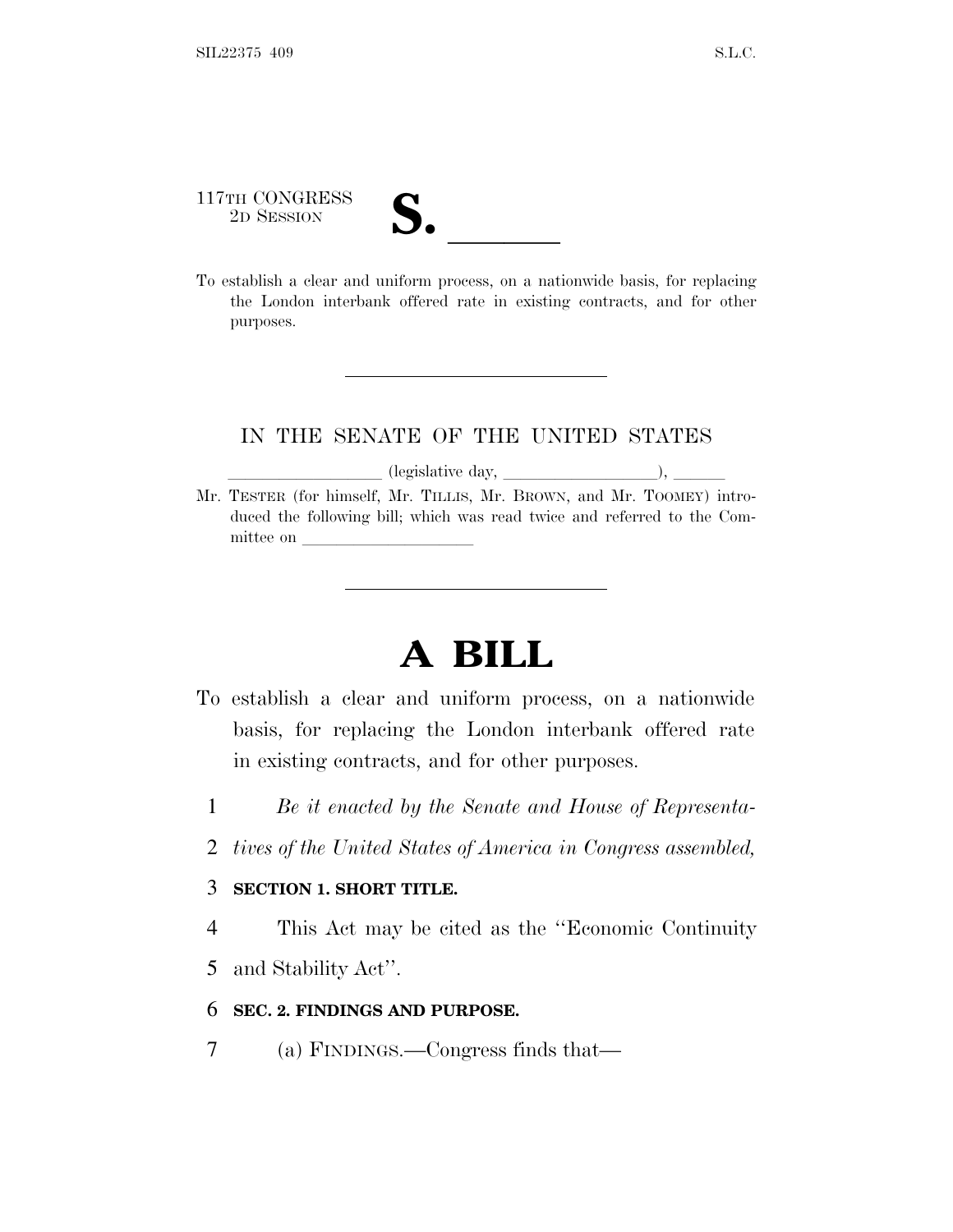(1) LIBOR is used as a benchmark rate in more than \$200,000,000,000,000 worth of contracts worldwide; (2) a significant number of existing contracts that reference LIBOR do not provide for the use of a clearly defined or practicable replacement bench- mark rate when LIBOR is discontinued; and (3) the cessation or nonrepresentativeness of LIBOR could result in disruptive litigation related to existing contracts that do not provide for the use of a clearly defined or practicable replacement benchmark rate. (b) PURPOSE.—It is the purpose of this Act— (1) to establish a clear and uniform process, on a nationwide basis, for replacing LIBOR in existing contracts the terms of which do not provide for the use of a clearly defined or practicable replacement benchmark rate, without affecting the ability of par- ties to use any appropriate benchmark rate in new contracts; (2) to preclude litigation related to existing con- tracts the terms of which do not provide for the use of a clearly defined or practicable replacement benchmark rate;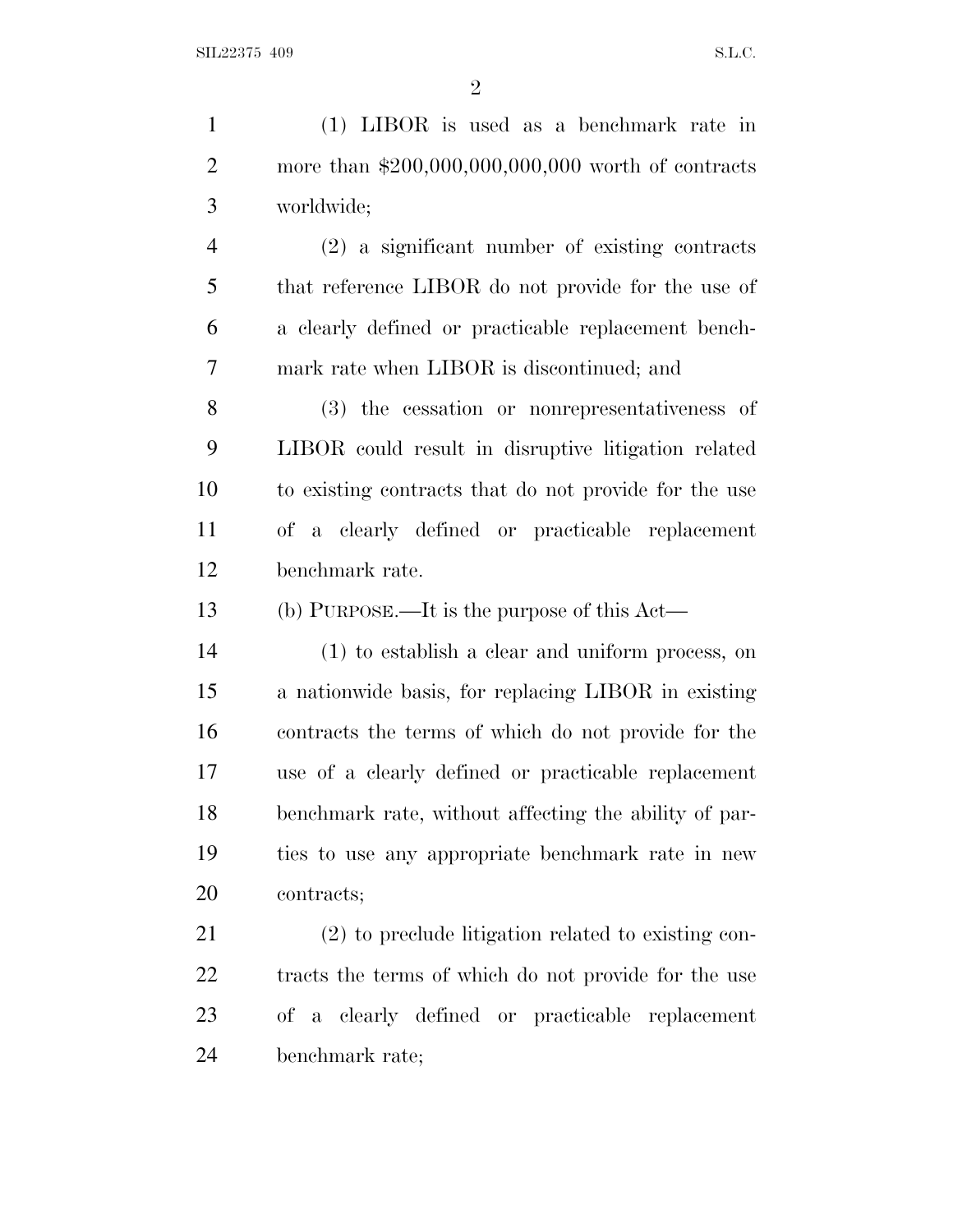(3) to allow existing contracts that reference LIBOR but provide for the use of a clearly defined and practicable replacement rate, to operate accord- ing to their terms; (4) to provide that modifications of existing contracts pursuant to this Act do not result in rec- ognition of gain or loss for Federal income tax pur- poses; (5) to provide authority to the Secretary of the Treasury to provide clear guidance regarding the Federal income tax consequences for taxpayers with respect to IBOR contracts transitioning away from IBOR to an IBOR Benchmark Replacement; and (6) to address LIBOR references in Federal law. **SEC. 3. DEFINITIONS.** In this Act: (1) BENCHMARK.—The term ''benchmark'' means an index of interest rates or dividend rates that is used, in whole or in part, as the basis of or as a reference for calculating or determining any valuation, payment, or other measurement. (2) BENCHMARK ADMINISTRATOR.—The term ''benchmark administrator'' means a person that publishes a benchmark for use by third parties.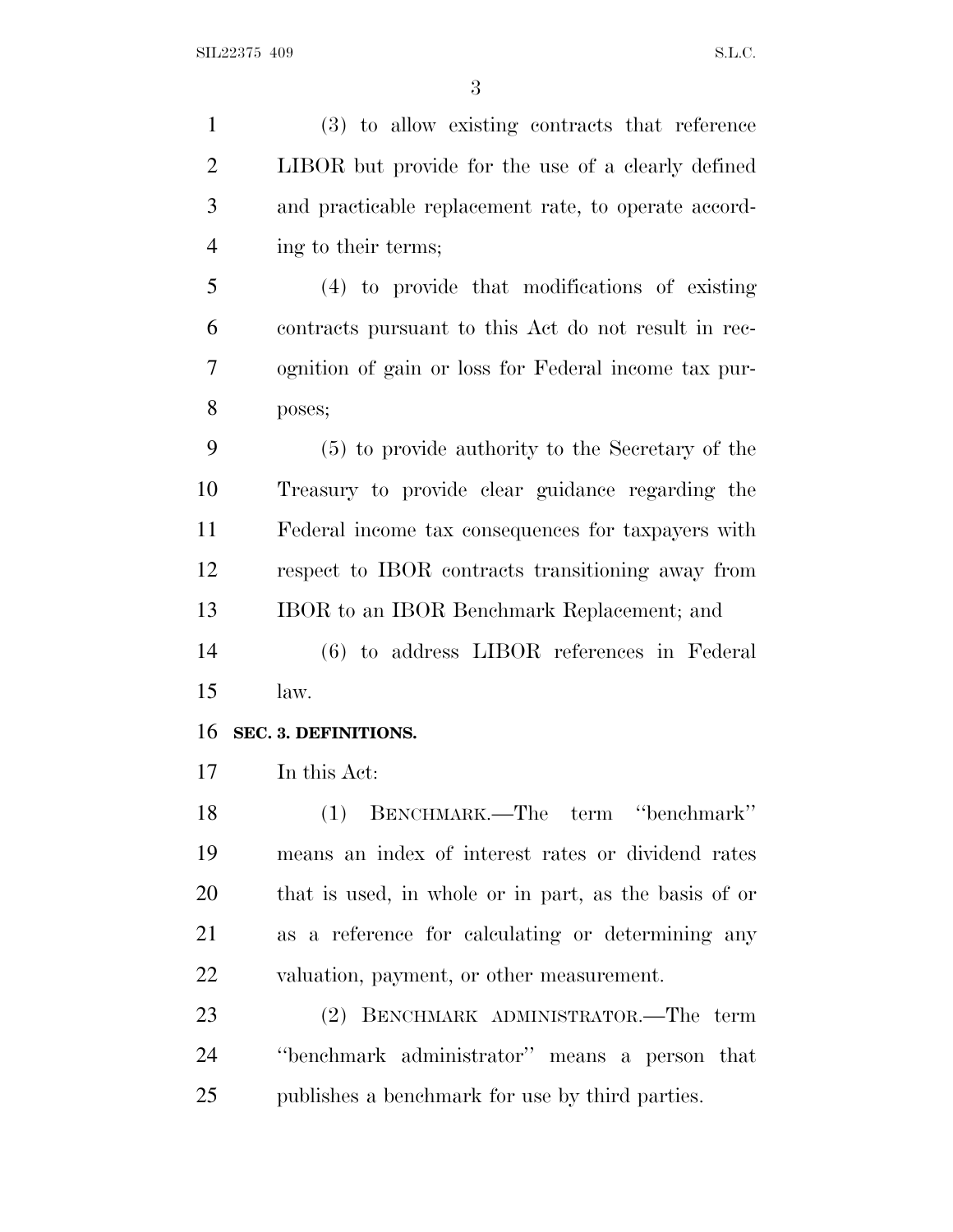$SLL22375$  409 S.L.C.

 (3) BENCHMARK REPLACEMENT.—The term ''benchmark replacement'' means a benchmark, or an interest rate or dividend rate (which may or may not be based in whole or in part on a prior setting of LIBOR), to replace LIBOR or any interest rate or dividend rate based on LIBOR, whether on a temporary, permanent, or indefinite basis, under or with respect to a LIBOR contract. (4) BENCHMARK REPLACEMENT CONFORMING CHANGES.—The term ''benchmark replacement con- forming changes'' means any technical, administra- tive, or operational changes, alterations, or modifica- tions that— (A) the Board determines, in its discretion, would address 1 or more issues affecting the implementation, administration, and calculation of the Board-selected benchmark replacement in LIBOR contracts; or (B) solely with respect to a LIBOR con- tract that is not a consumer loan, in the rea- sonable judgment of a calculating person, are otherwise necessary or appropriate to permit the implementation, administration, and cal- culation of the Board-selected benchmark re-placement under or with respect to a LIBOR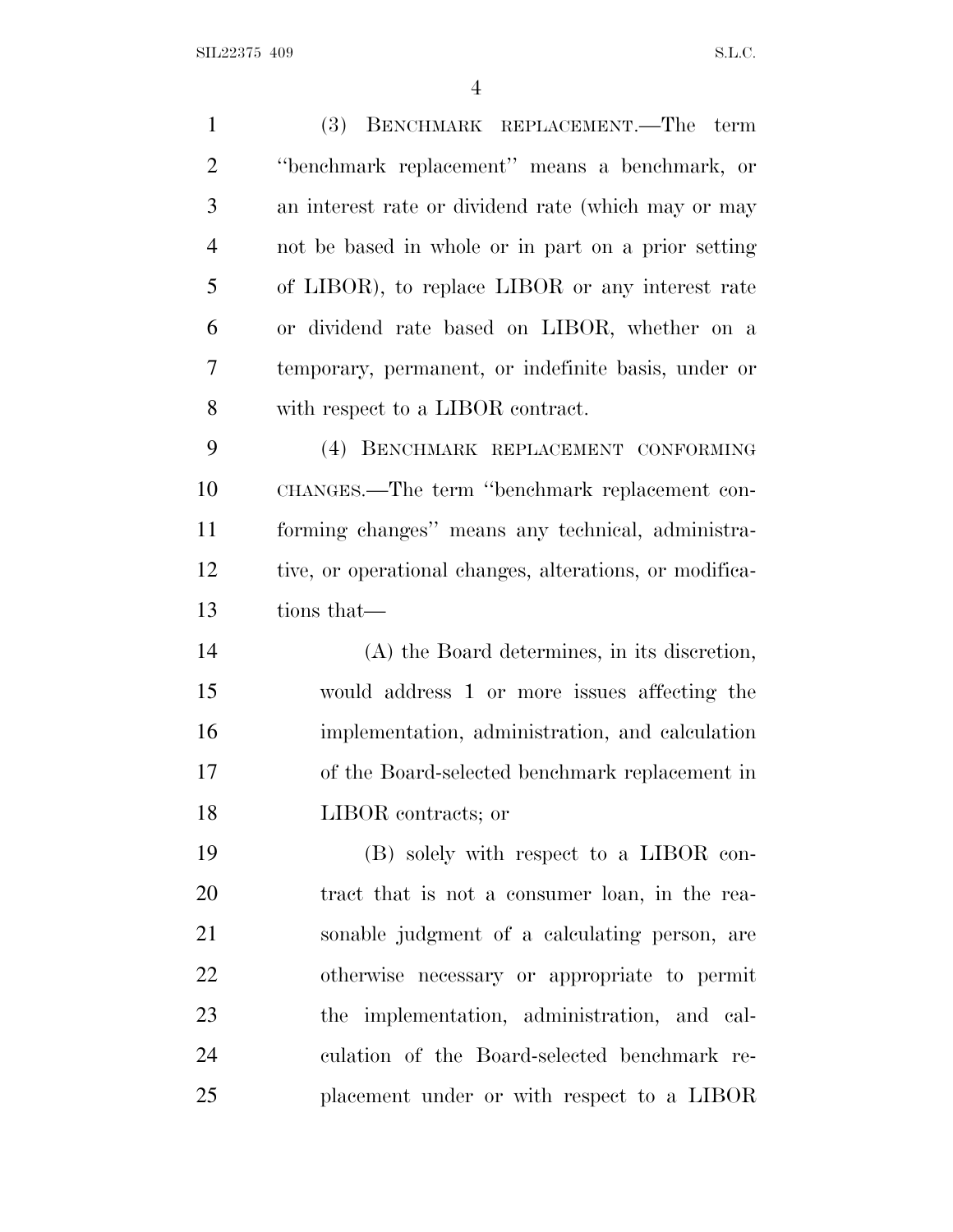| $\mathbf{1}$   | contract after giving due consideration to any       |
|----------------|------------------------------------------------------|
| $\overline{2}$ | benchmark replacement conforming changes             |
| 3              | under subparagraph $(A)$ .                           |
| $\overline{4}$ | (5) BOARD.—The term "Board" means the                |
| 5              | Board of Governors of the Federal Reserve System.    |
| 6              | (6) BOARD-SELECTED BENCHMARK REPLACE-                |
| 7              | MENT.—The term "Board-selected benchmark re-         |
| 8              | placement" means a benchmark replacement identi-     |
| 9              | fied by the Board that is based on SOFR, including   |
| 10             | any tenor spread adjustment pursuant to section      |
| 11             | $4(e)$ .                                             |
| 12             | (7) CALCULATING PERSON.—The term "calcu-             |
| 13             | lating person" means, with respect to any LIBOR      |
| 14             | contract, any person, including the determining per- |
| 15             | son, responsible for calculating or determining any  |
| 16             | valuation, payment, or other measurement based on    |
| 17             | a benchmark.                                         |
| 18             | (8) CONSUMER; CREDIT.—The terms "con-                |
| 19             | sumer" and "credit" have the meanings given the      |
| 20             | terms in section 103 of the Truth in Lending Act     |
| 21             | $(15 \text{ U.S.C. } 1602).$                         |
| 22             | (9) CONSUMER LOAN.—The term "consumer"               |
| 23             | loan" means a consumer credit transaction.           |
| 24             | (10) DETERMINING PERSON.—The term "deter-            |
| 25             | mining person" means, with respect to any LIBOR      |
|                |                                                      |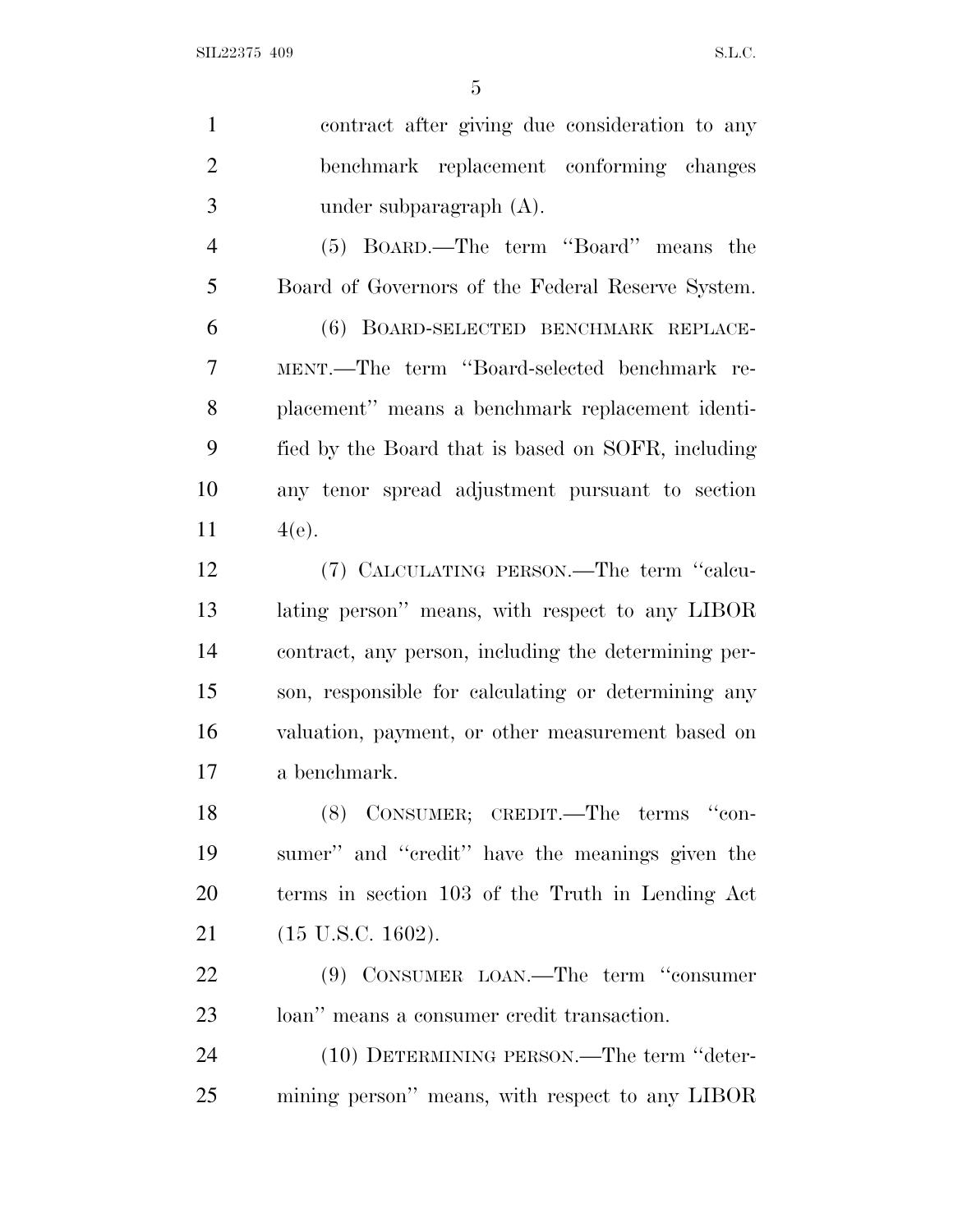contract, any person with the authority, right, or ob- ligation, including on a temporary basis (as identi- fied by the LIBOR contract or by the governing law of the LIBOR contract, as appropriate) to determine a benchmark replacement.

 (11) FALLBACK PROVISIONS.—The term ''fall- back provisions'' means terms in a LIBOR contract for determining a benchmark replacement, including any terms relating to the date on which the bench-mark replacement becomes effective.

 (12) IBOR.—The term ''IBOR'' means LIBOR, any tenor of non-U.S. dollar currency rates formerly known as the London interbank offered rate as administered by ICE Benchmark Adminis- tration Limited (or any predecessor or successor ad- ministrator thereof), and any other interbank offered rates that are expected to cease.

 (13) IBOR BENCHMARK REPLACEMENT.—The term ''IBOR benchmark replacement'' means a benchmark, or an interest rate or dividend rate (which may or may not be based in whole or in part on a prior setting of an IBOR), to replace an IBOR or any interest rate or dividend rate based on an IBOR, whether on a temporary, permanent, or in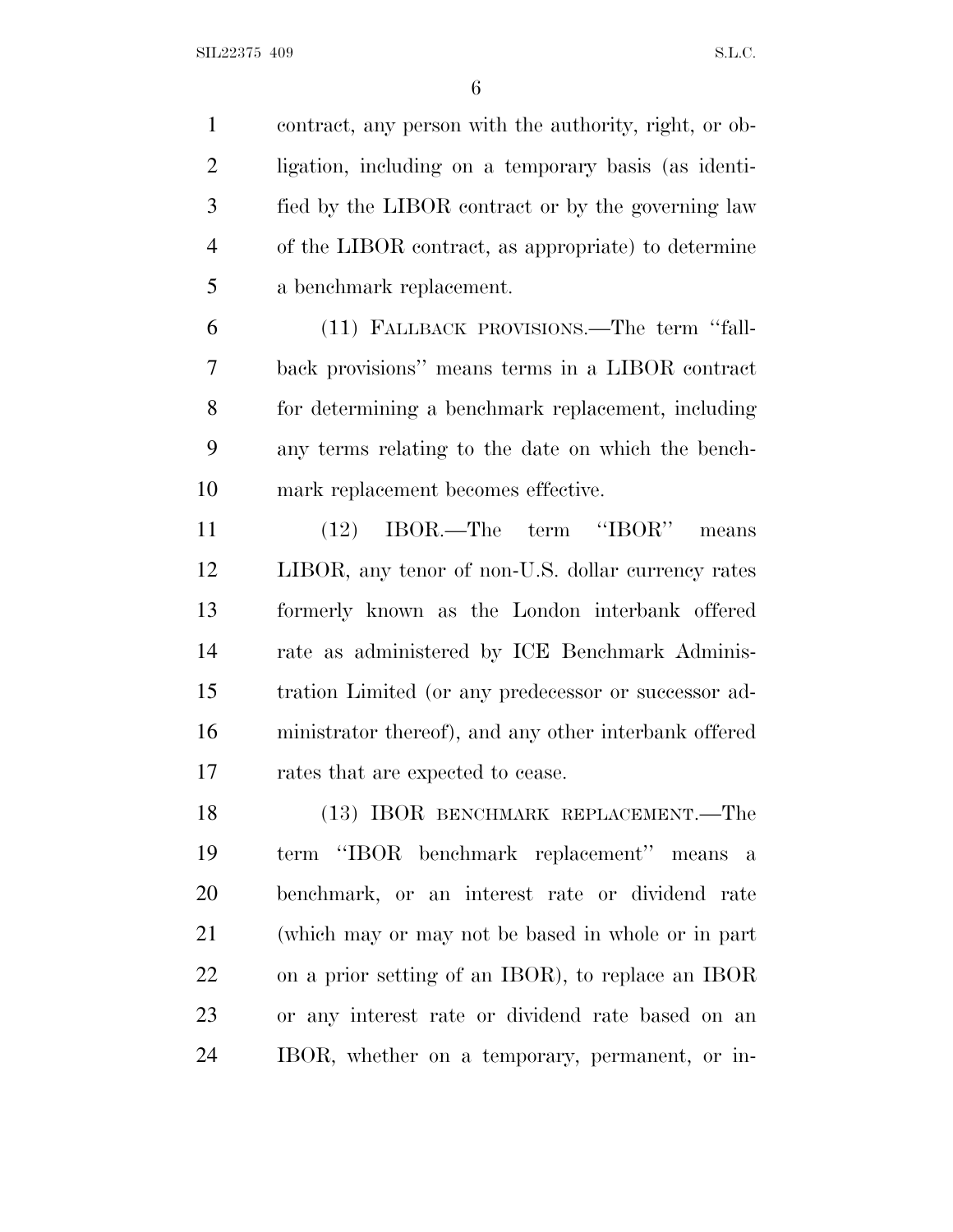$SLL22375$  409 S.L.C.

 definite basis, under or with respect to an IBOR contract.

 (14) IBOR CONTRACT.—The term ''IBOR con- tract'' means any contract, agreement, indenture, or- ganizational document, guarantee, mortgage, deed of trust, lease, security (whether representing debt or equity, including any interest in a corporation, a partnership, or a limited liability company), instru- ment, or other obligation or asset that, by its terms, continues in any way to use an IBOR as a bench-mark.

(15) LIBOR.—The term ''LIBOR''—

 (A) means the overnight and 1-, 3-, 6-, and 12-month tenors of U.S. dollar LIBOR (formerly known as the London interbank of- fered rate) as administered by ICE Benchmark Administration Limited (or any predecessor or successor administrator thereof); and

 (B) does not include the 1-week or 2- 20 month tenors of U.S. dollar LIBOR.

 (16) LIBOR CONTRACT.—The term ''LIBOR contract'' means any contract, agreement, indenture, organizational document, guarantee, mortgage, deed of trust, lease, security (whether representing debt or equity, including any interest in a corporation, a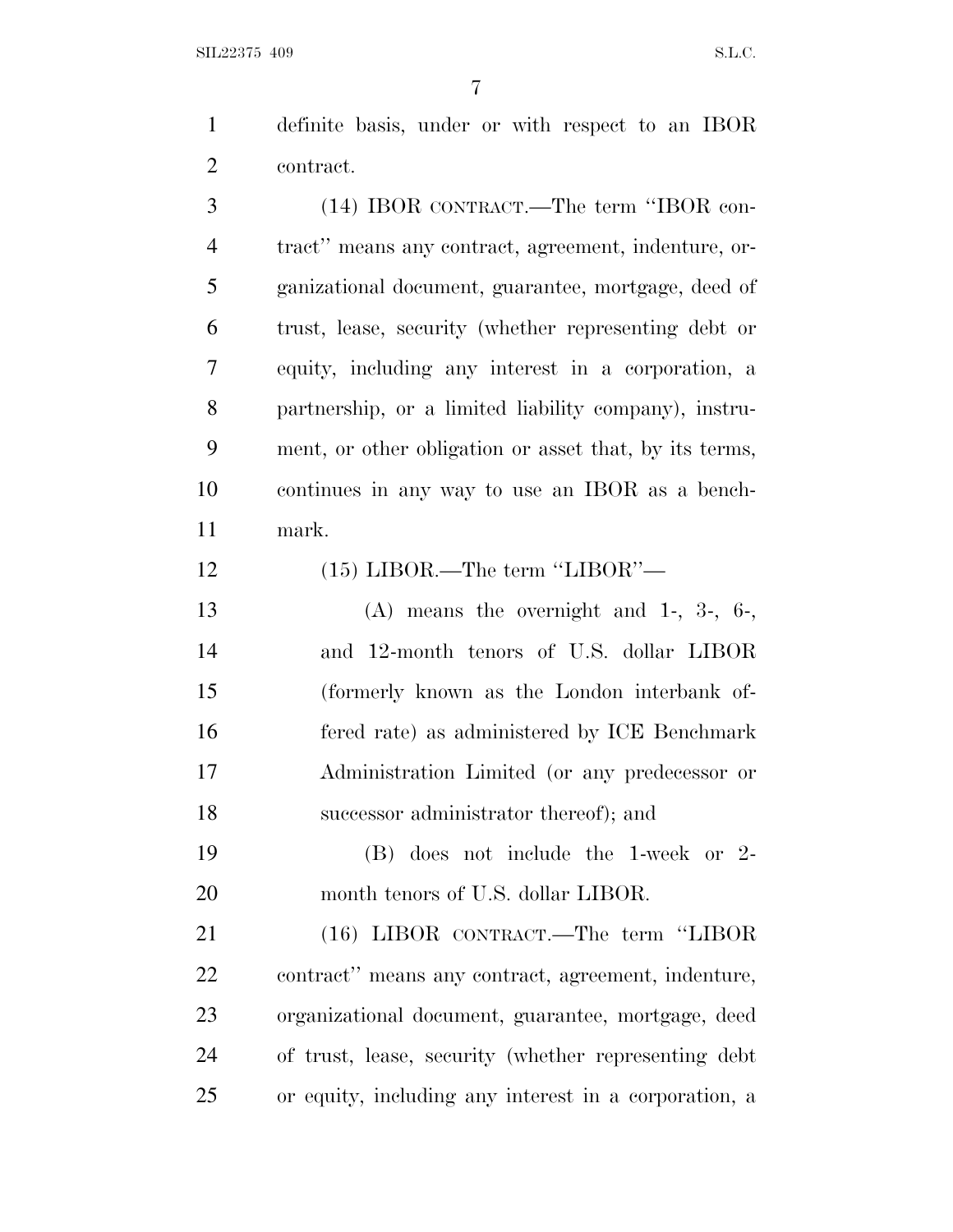| $\mathbf{1}$   | partnership, or a limited liability company), instru-  |
|----------------|--------------------------------------------------------|
| $\overline{2}$ | ment, or other obligation or asset that, by its terms, |
| 3              | uses LIBOR as a benchmark.                             |
| $\overline{4}$ | (17) LIBOR REPLACEMENT DATE.—The term                  |
| 5              | "LIBOR replacement date" means the first London        |
| 6              | banking day after June 30, 2023, unless the Board      |
| 7              | determines that any LIBOR tenor will cease to be       |
| 8              | published or cease to be representative on a different |
| 9              | date.                                                  |
| 10             | (18) SECURITY.—The term "security" has the             |
| 11             | meaning given the term in section $2(a)$ of the Secu-  |
| 12             | rities Act of 1933 (15 U.S.C. 77 $b(a)$ ).             |
| 13             | (19) SOFR.—The term "SOFR" means the                   |
| 14             | Secured Overnight Financing Rate published by the      |
| 15             | Federal Reserve Bank of New York (or a successor       |
| 16             | administrator).                                        |
| 17             | (20) TENOR SPREAD ADJUSTMENT.—The term                 |
| 18             | "tenor spread adjustment" means—                       |
| 19             | $(A)$ 0.00644 percent for overnight LIBOR;             |
| 20             | $(B)$ 0.11448 percent for 1-month LIBOR;               |
| 21             | $(C)$ 0.26161 percent for 3-month LIBOR;               |
| 22             | (D) $0.42826$ percent for 6-month LIBOR;               |
| 23             | and                                                    |
| 24             | $(E)$ 0.71513 percent for 12-month LIBOR.              |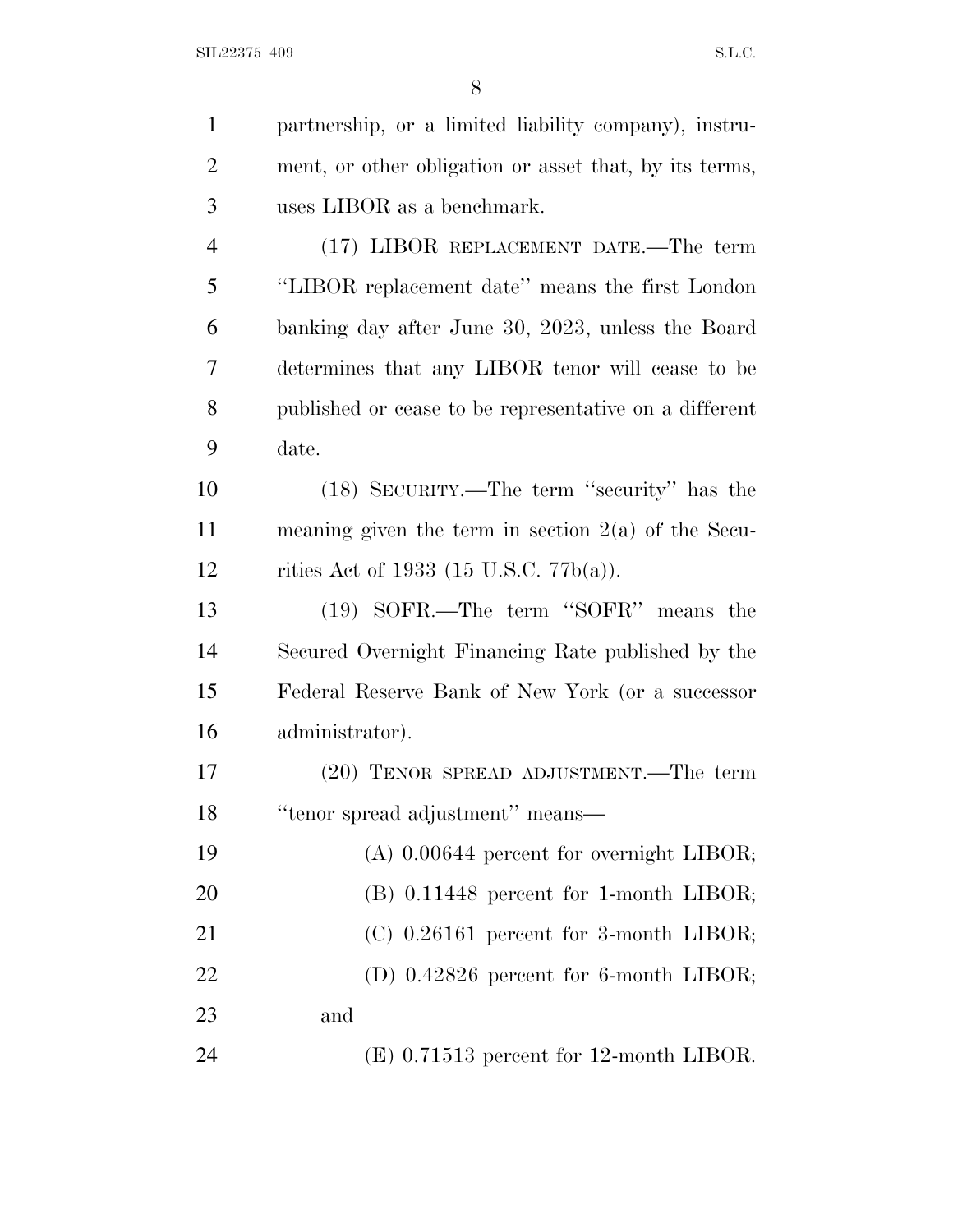# **SEC. 4. LIBOR CONTRACTS.** (a) I<sup>N</sup> GENERAL.—On the LIBOR replacement date, the Board-selected benchmark replacement shall be the benchmark replacement for any LIBOR contract that, after giving any effect to subsection (b)— (1) contains no fallback provisions; or (2) contains fallback provisions that identify neither— (A) a specific benchmark replacement; nor (B) a determining person. (b) FALLBACK PROVISIONS.—On the LIBOR re- placement date, any reference in the fallback provisions of a LIBOR contract to— (1) a benchmark replacement that is based in any way on any LIBOR value, except to account for the difference between LIBOR and the benchmark replacement; or (2) a requirement that a person (other than a benchmark administrator) conduct a poll, survey, or inquiries for quotes or information concerning inter- bank lending or deposit rates; shall be disregarded as if not included in the fallback pro- visions of such LIBOR contract and shall be deemed null and void and without any force or effect. (c) AUTHORITY OF DETERMINING PERSON.—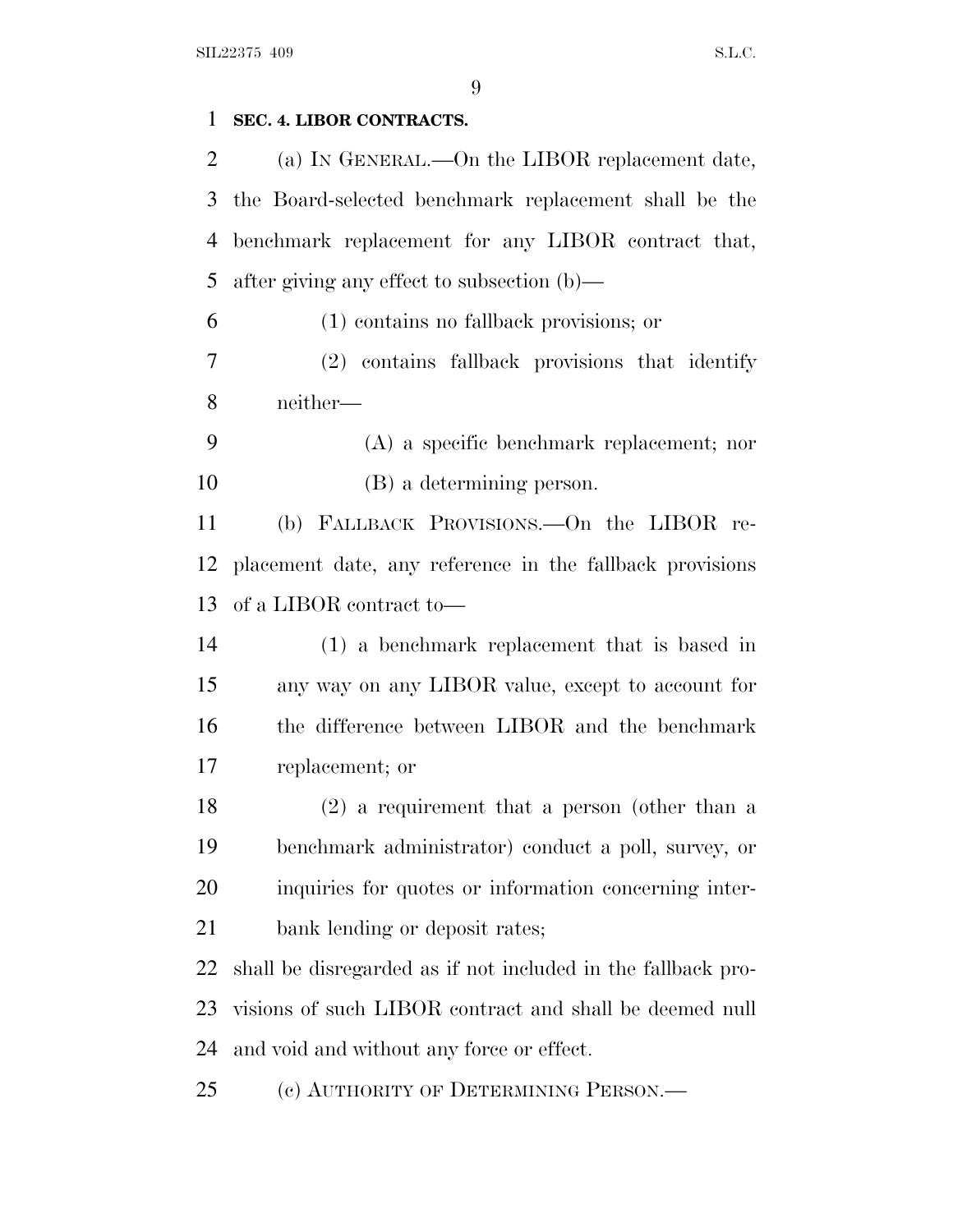| $\mathbf{1}$   | (1) IN GENERAL.—Subject to subsection $(f)(2)$ ,     |
|----------------|------------------------------------------------------|
| $\overline{2}$ | a determining person may select the Board-selected   |
| 3              | benchmark replacement as the benchmark replace-      |
| $\overline{4}$ | ment.                                                |
| 5              | $(2)$ SELECTION.—Any selection by a deter-           |
| 6              | mining person of the Board-selected benchmark re-    |
| 7              | placement pursuant to paragraph $(1)$ shall be—      |
| 8              | $(A)$ irrevocable;                                   |
| 9              | (B) made by the earlier of the LIBOR re-             |
| 10             | placement date and the latest date for selecting     |
| 11             | a benchmark replacement according to the             |
| 12             | terms of the LIBOR contract; and                     |
| 13             | (C) used in any determinations of the                |
| 14             | benchmark under or with respect to the LIBOR         |
| 15             | contract occurring on and after the LIBOR re-        |
| 16             | placement date.                                      |
| 17             | (3) No SELECTION.—If a determining person            |
| 18             | does not select a benchmark replacement by the date  |
| 19             | specified in paragraph $(2)(B)$ , the Board-selected |
| 20             | benchmark replacement, on and after the LIBOR re-    |
| 21             | placement date, shall be the benchmark replacement   |
| 22             | for the LIBOR contract.                              |
| 23             | (d) CONFORMING CHANGES.—                             |
| 24             | (1) IN GENERAL.—If the Board-selected bench-         |
| 25             | mark replacement becomes the benchmark replace-      |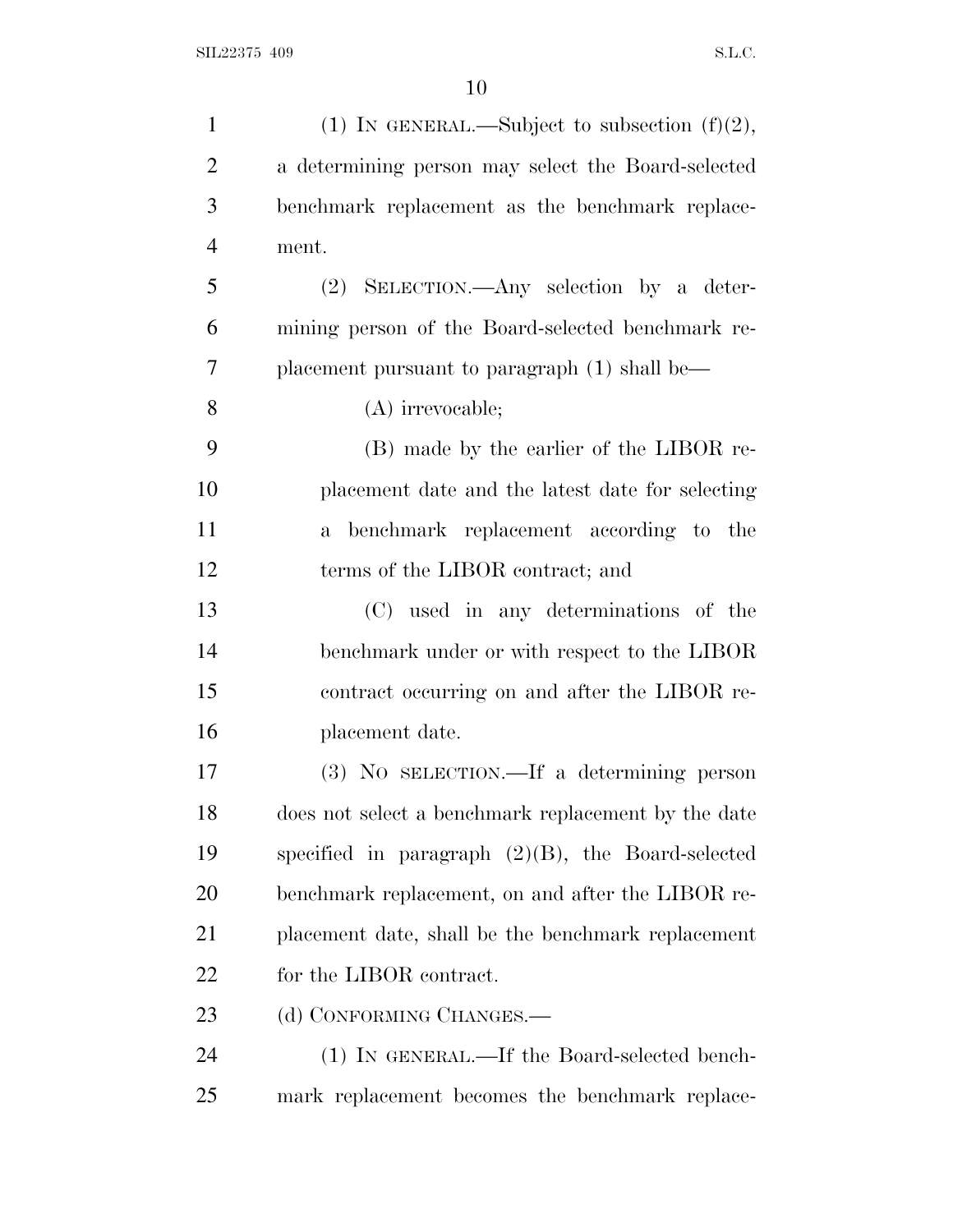ment for a LIBOR contract pursuant to subsection (a) or (c), all benchmark replacement conforming changes shall become an integral part of the LIBOR contract. (2) NO CONSENT REQUIRED.—A calculating person shall not be required to obtain consent from any other person prior to the adoption of benchmark replacement conforming changes. (e) ADJUSTMENT BY BOARD.— (1) IN GENERAL.—Except as provided in para- graph (2), on the LIBOR replacement date, the Board shall adjust the Board-selected benchmark re- placement for each category of LIBOR contract that the Board may identify to include the relevant tenor spread adjustment. (2) CONSUMER LOANS.—For LIBOR contracts that are consumer loans, the Board shall adjust the Board-selected benchmark replacement as follows: (A) During the 1-year period beginning on the LIBOR replacement date, incorporate an amount, to be determined for any business day during that period, that transitions linearly from the difference between the Board-selected benchmark replacement and the corresponding LIBOR tenor determined as of the day imme-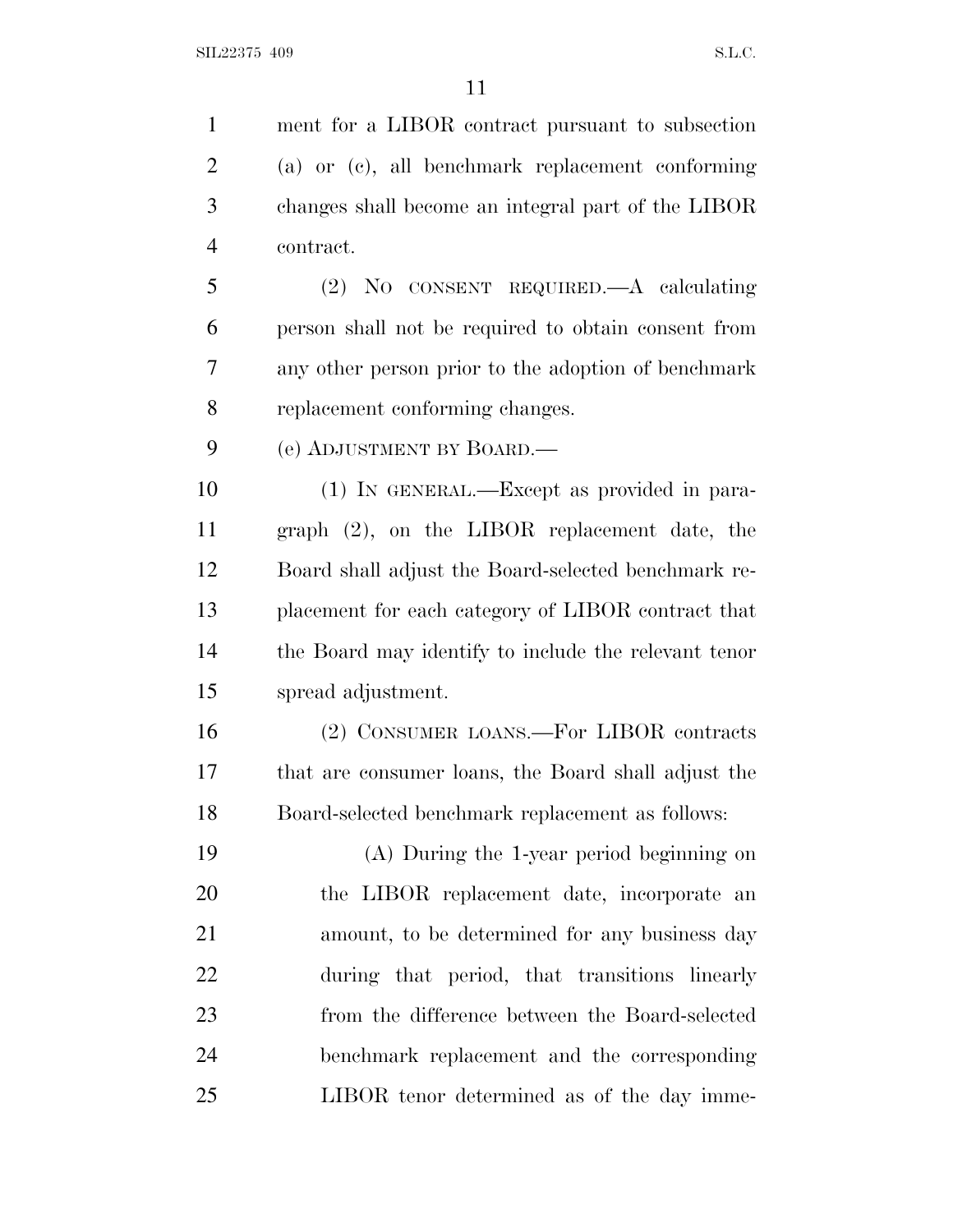| $\mathbf{1}$   | diately before the LIBOR replacement date to         |
|----------------|------------------------------------------------------|
| $\overline{2}$ | the relevant tenor spread adjustment.                |
| 3              | (B) On and after the date that is 1 year             |
| $\overline{4}$ | after the LIBOR replacement date, incorporate        |
| 5              | the relevant tenor spread adjustment.                |
| 6              | (f) RULE OF CONSTRUCTION.—Nothing in this Act        |
| 7              | may be construed to alter or impair—                 |
| 8              | (1) any written agreement specifying that a          |
| 9              | LIBOR contract shall not be subject to this Act;     |
| 10             | $(2)$ except as provided in subsection (b), any      |
| 11             | LIBOR contract that contains fallback provisions     |
| 12             | that identify a benchmark replacement that is not    |
| 13             | based in any way on any LIBOR value (including       |
| 14             | the prime rate or the effective Federal funds rate); |
| 15             | (3) except as provided in subsection (b) or          |
| 16             | $(e)(3)$ , any LIBOR contract subject to subsection  |
| 17             | $(e)(1)$ as to which a determining person does not   |
| 18             | elect to use a Board-selected benchmark replacement  |
| 19             | pursuant to that subsection;                         |
| 20             | (4) the application to a Board-selected bench-       |
| 21             | mark replacement of any cap, floor, modifier, or     |
| <u>22</u>      | spread adjustment to which LIBOR had been sub-       |
| 23             | ject pursuant to the terms of a LIBOR contract;      |
| 24             | (5) any provision of Federal consumer financial      |
| 25             | law that—                                            |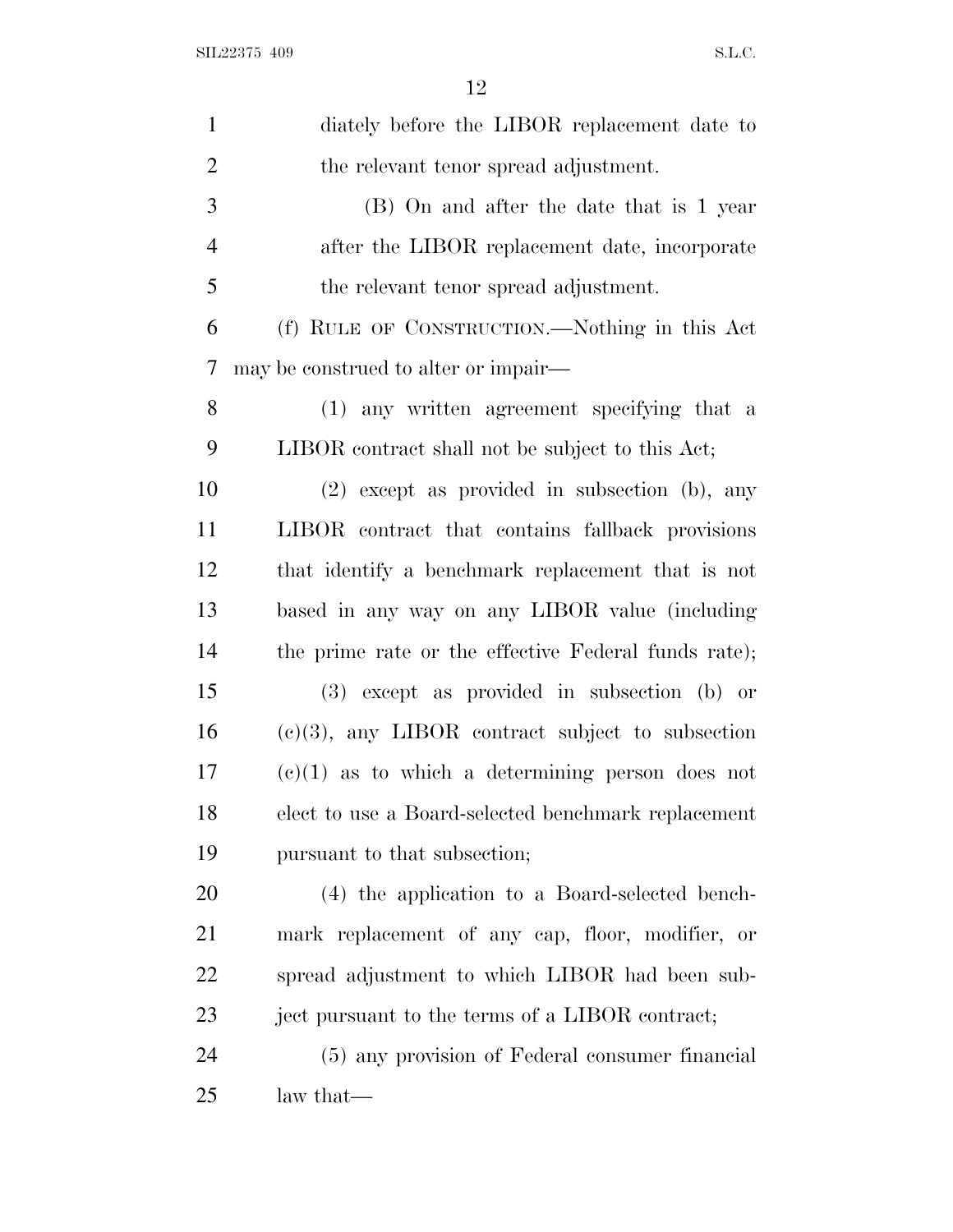SIL22375 409 S.L.C.

| $\mathbf{1}$   | (A) requires creditors to notify borrowers                   |
|----------------|--------------------------------------------------------------|
| $\overline{2}$ | regarding a change-in-terms; or                              |
| 3              | (B) governs the reevaluation of rate in-                     |
| $\overline{4}$ | creases on credit card accounts under open-                  |
| 5              | ended (not home-secured) consumer credit                     |
| 6              | plans; or                                                    |
| $\tau$         | $(6)$ except as provided in section $5(c)$ , the rights      |
| 8              | or obligations of any person, or the authorities of          |
| 9              | any agency, under Federal consumer financial law,            |
| 10             | as defined in section 1002 of the Consumer Finan-            |
| 11             | cial Protection Act of $2010$ (12 U.S.C. 5481).              |
| 12             | SEC. 5. CONTINUITY OF CONTRACT AND SAFE HARBOR.              |
| 13             | (a) IN GENERAL.—A Board-selected benchmark re-               |
|                | 14 placement and the selection or use of a Board-selected    |
| 15             | benchmark replacement as a benchmark replacement             |
| 16             | under or with respect to a LIBOR contract, and any           |
|                | 17 benchmark replacement conforming changes, shall con-      |
| 18             | stitute-                                                     |
| 19             | (1) a commercially reasonable replacement for                |
| 20             | commercially substantial equivalent<br>and a<br>$\mathbf{t}$ |
| 21             | LIBOR;                                                       |
| 22             | (2) a reasonable, comparable, or analogous rate,             |
| 23             | index, or term for LIBOR;                                    |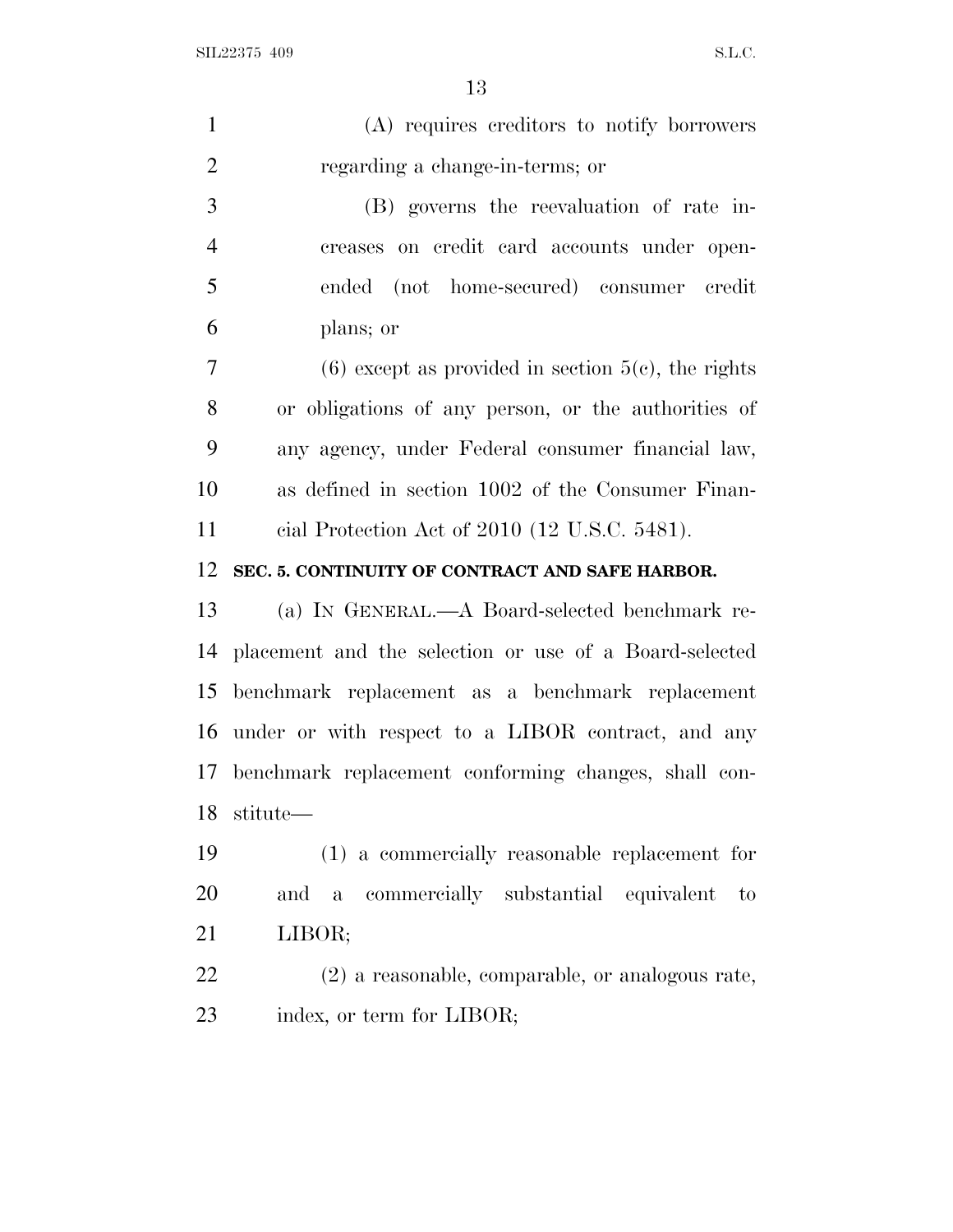(3) a replacement that is based on a method- ology or information that is similar or comparable to LIBOR;

 (4) substantial performance by any person of any right or obligation relating to or based on LIBOR; and

 (5) a replacement that has historical fluctua- tions that are substantially similar to those of LIBOR for purposes of the Truth in Lending Act (15 U.S.C. 1601 note) and regulations promulgated under that Act.

 (b) N<sup>O</sup> IMPAIRMENT.—Neither the selection or use of a Board-selected benchmark replacement as a bench- mark replacement nor the determination, implementation, or performance of benchmark replacement conforming changes under section 4 may—

 (1) be deemed to impair or affect the right of any person to receive a payment, or to affect the amount or timing of such payment, under any LIBOR contract; or

(2) have the effect of—

 (A) discharging or excusing performance under any LIBOR contract for any reason, claim, or defense (including any force majeure or other provision in any LIBOR contract);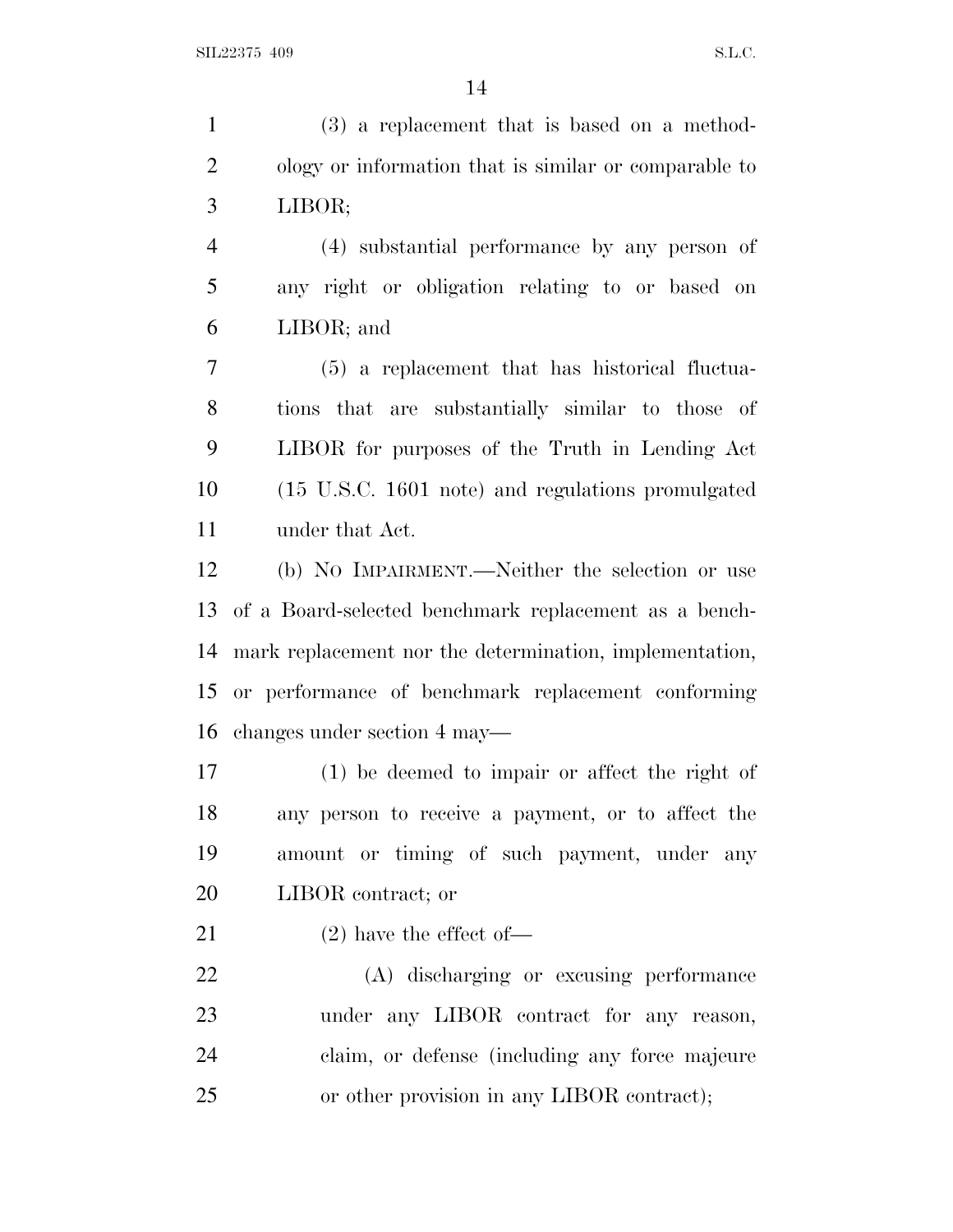| $\mathbf{1}$   | (B) giving any person the right to unilater-                  |
|----------------|---------------------------------------------------------------|
| $\overline{2}$ | ally terminate or suspend performance under                   |
| 3              | any LIBOR contract;                                           |
| $\overline{4}$ | (C) constituting a breach of any LIBOR                        |
| 5              | contract; or                                                  |
| 6              | (D) voiding or nullifying any LIBOR con-                      |
| 7              | tract.                                                        |
| 8              | (c) SAFE HARBOR.—No person shall be subject to                |
| 9              | any claim or cause of action in law or equity or request      |
| 10             | for equitable relief, or have liability for damages, arising  |
| 11             | out of-                                                       |
| 12             | (1) the selection or use of a Board-selected                  |
| 13             | benchmark replacement,                                        |
| 14             | (2) the implementation of benchmark replace-                  |
| 15             | ment conforming changes; or                                   |
| 16             | (3) with respect to a LIBOR contract that is                  |
| 17             | not a consumer loan, the determination of bench-              |
| 18             | mark replacement conforming changes,                          |
| 19             | in each case after giving effect to the provisions of section |
| 20             | 4; provided, however, that in each case any person (includ-   |
| 21             | ing a calculating person) shall remain subject to the terms   |
| 22             | of a LIBOR contract that are not affected by this Act         |
| 23             | and any existing legal, regulatory, or contractual obliga-    |
| 24             | tions to correct servicing or other ministerial errors under  |
| 25             | or with respect to a LIBOR contract.                          |
|                |                                                               |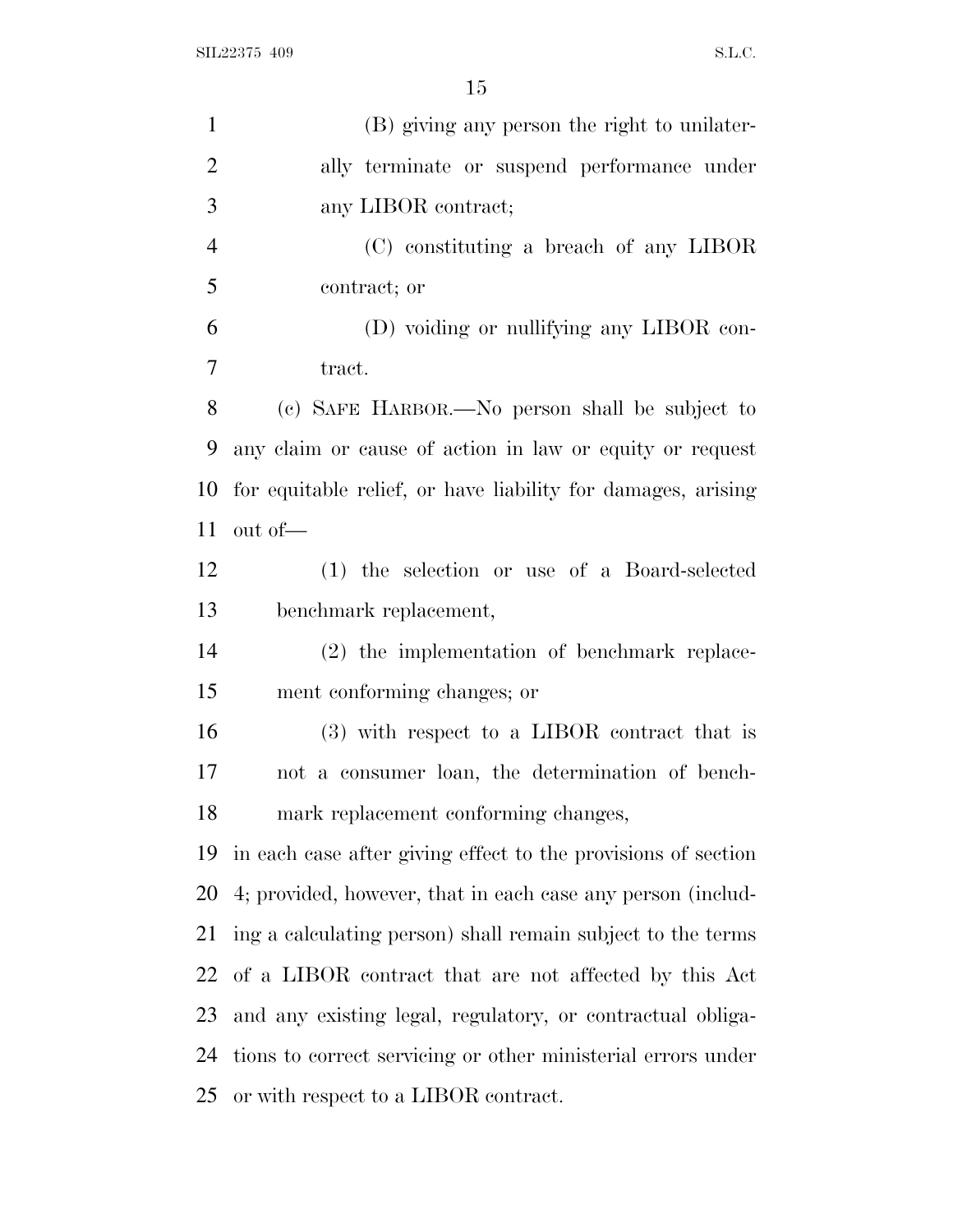(d) SELECTION.—The selection or use of a Board- selected benchmark replacement or the determination, im- plementation, or performance of benchmark replacement conforming changes under section 4 shall not be deemed to—

 (1) be an amendment or modification of any LIBOR contract; or

 (2) prejudice, impair, or affect the rights, inter- ests, or obligations of any person under or with re-spect to any LIBOR contract.

 (e) N<sup>O</sup> NEGATIVE INFERENCE.—Except as provided 12 in subsections (a), (b), or  $(e)(1)$  of section 4, nothing in this Act may be construed to create any negative inference or negative presumption regarding the validity or enforce-ability of—

 (1) any benchmark replacement (including any method for calculating, determining, or imple- menting an adjustment to the benchmark replace- ment to account for any historical differences be- tween LIBOR and the benchmark replacement) that is not a Board-selected benchmark replacement; or (2) any changes, alterations, or modifications to or with respect to a LIBOR contract that are not benchmark replacement conforming changes.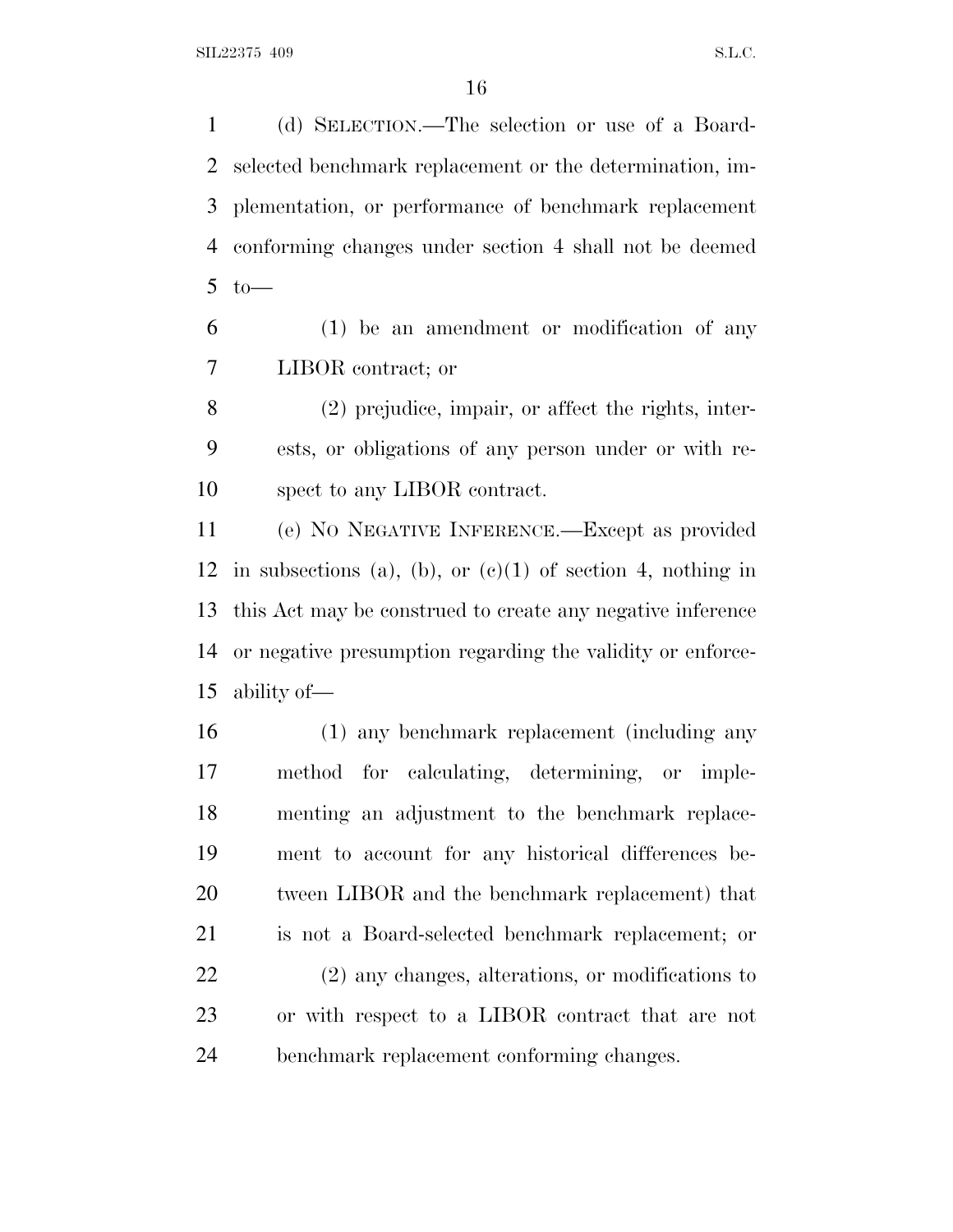| $\mathbf{1}$   | SEC. 6. TAX TREATMENT AND TAX REGULATIONS FOR                |
|----------------|--------------------------------------------------------------|
| $\overline{2}$ | <b>LIBOR TRANSITION.</b>                                     |
| 3              | (a) IN GENERAL.—None of—                                     |
| $\overline{4}$ | (1) the selection or use of a Board-selected                 |
| 5              | benchmark replacement as a benchmark replace-                |
| 6              | ment,                                                        |
| $\tau$         | $(2)$ the determination, implementation, or per-             |
| 8              | formance of benchmark replacement conforming                 |
| 9              | changes, or                                                  |
| 10             | $(3)$ the application to any LIBOR contract of,              |
| 11             | or the agreement by parties thereto to terms con-            |
| 12             | sistent with, section 4,                                     |
| 13             | shall be treated as a sale, exchange, or other disposition   |
| 14             | of property for purposes of section 1001 of the Internal     |
| 15             | Revenue Code of 1986.                                        |
| 16             | (b) GUIDANCE.—The Secretary of the Treasury (or              |
|                | 17 the Secretary's delegate) shall issue such regulations or |
| 18             | other guidance as may be necessary or appropriate to         |
| 19             | carry out subsection (a) and address the Federal income      |
| 20             | tax consequences for taxpayers with respect to IBOR con-     |
| 21             | tracts transitioning away from IBOR to an IBOR bench-        |
| 22             | mark replacement.                                            |
| 23             | SEC. 7. BENCHMARK FOR LOANS.                                 |
| 24             | (a) DEFINITIONS.—In this section:                            |
|                |                                                              |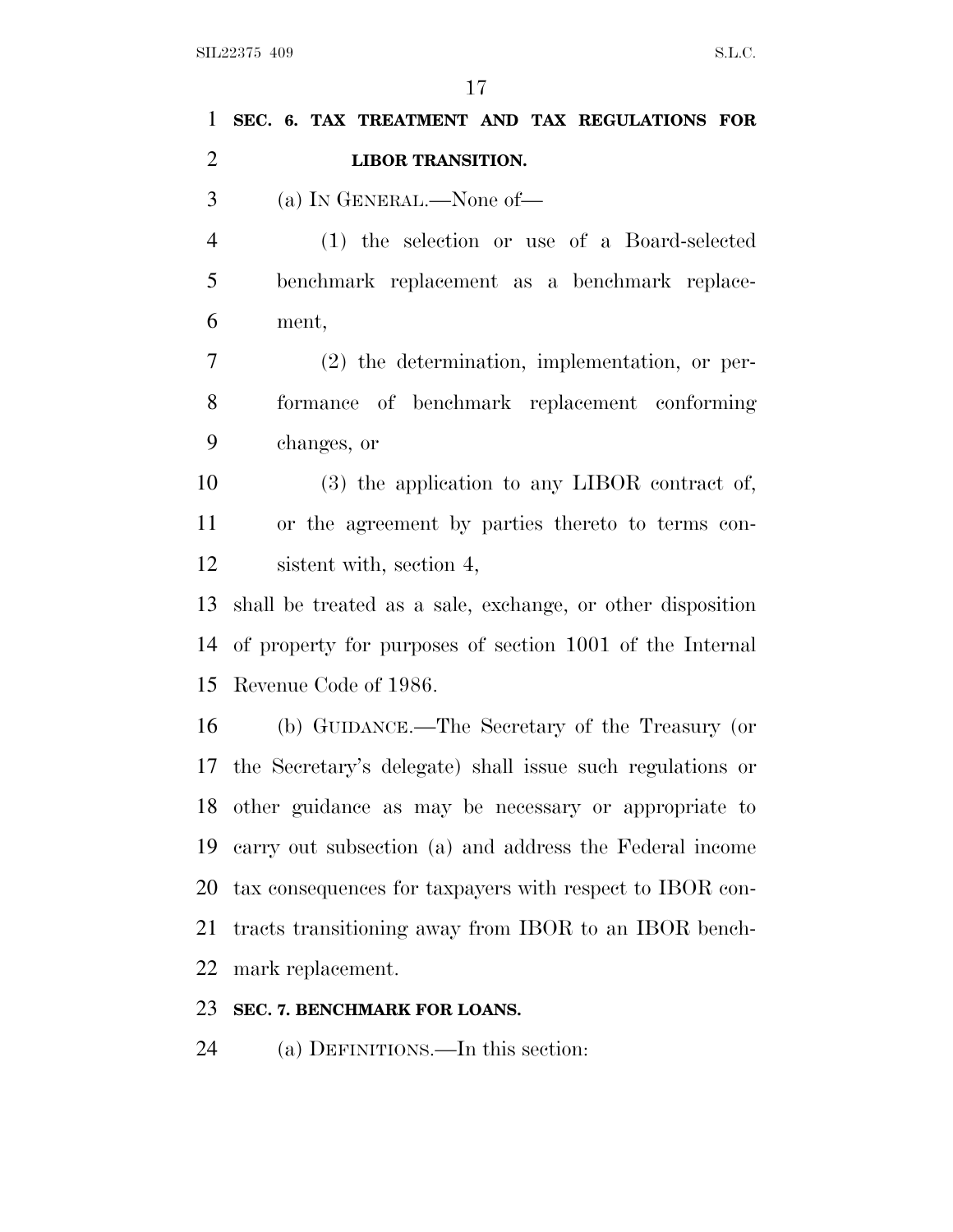| $\mathbf{1}$   | (1) BANK.—The term "bank" means an insti-              |
|----------------|--------------------------------------------------------|
| $\overline{2}$ | tution subject to examination by a Federal financial   |
| 3              | institutions regulatory agency.                        |
| $\overline{4}$ | (2) COVERED ACTION.—The term "covered ac-              |
| 5              | tion" means—                                           |
| 6              | (A) the initiation by a Federal supervisory            |
| 7              | agency of an enforcement action, including the         |
| 8              | issuance of a cease-and-desist order; or               |
| 9              | (B) the issuance by a Federal supervisory              |
| 10             | agency of a matter requiring attention, a mat-         |
| 11             | ter requiring immediate attention; or a matter         |
| 12             | requiring board attention resulting from a su-         |
| 13             | pervisory activity conducted by the Federal su-        |
| 14             | pervisory agency.                                      |
| 15             | (3) FEDERAL FINANCIAL INSTITUTIONS REGU-               |
| 16             | LATORY AGENCY.—The term "Federal financial in-         |
| 17             | stitutions regulatory agencies" has the meaning        |
| 18             | given the term in section 1003 of the Federal Finan-   |
| 19             | cial Institutions Examination Council Act of 1978      |
| 20             | $(12 \text{ U.S.C. } 3302).$                           |
| 21             | (4)<br>FEDERAL SUPERVISORY AGENCY.-The                 |
| 22             | term "Federal supervisory agency" means an agency      |
| 23             | listed in subparagraphs $(A)$ through $(H)$ of section |
| 24             | $1101(7)$ of the Right to Financial Privacy Act of     |
| 25             | 1978 (12 U.S.C. 3401(7)).                              |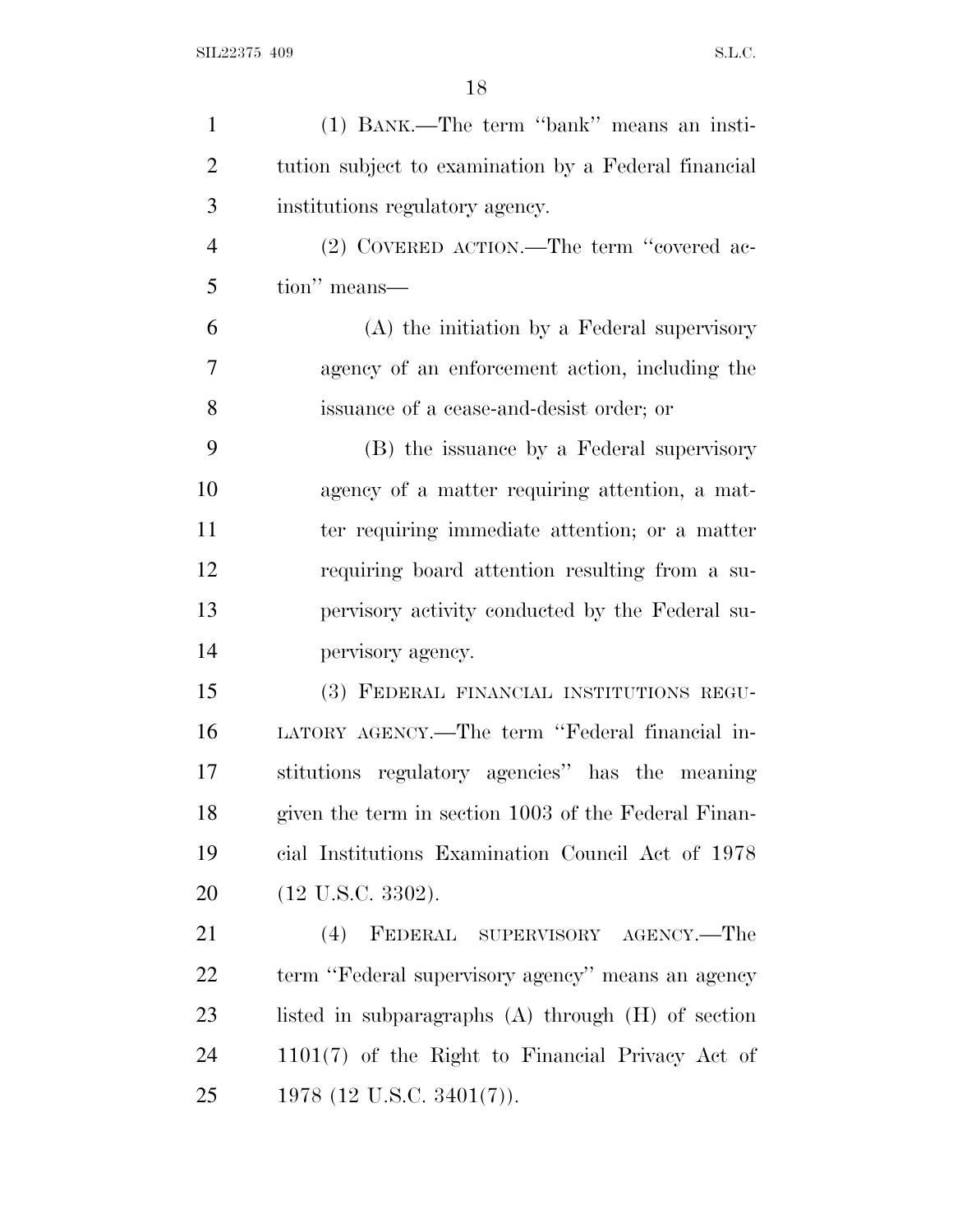$SLL22375$  409 S.L.C.

 (5) NON-IBOR LOAN.—The term ''non-IBOR loan'' means any loan that, by its terms, does not use in any way LIBOR, any tenor of non-U.S. dollar currency rates formerly known as the London inter- bank offered rate as administered by ICE Bench- mark Administration Limited (or any predecessor or successor administrator thereof), and any other interbank offered rates that are expected to cease, as a benchmark.

 (b) BENCHMARKS USED BY BANKS.—With respect to a benchmark used by a bank—

 (1) the bank, in any non-IBOR loan made be- fore, on, or after the date of enactment of this Act, may use any benchmark, including a benchmark that is not SOFR, that the bank determines to be appropriate for the funding model of the bank; the needs of the customers of the bank; and the prod- ucts, risk profile, risk management capabilities, and operational capabilities of the bank; provided, how- ever, that the use of any benchmark shall remain subject to the terms of the non-IBOR loan, and ap-plicable law; and

 (2) no Federal supervisory agency may take any covered action against the bank solely because that benchmark is not SOFR.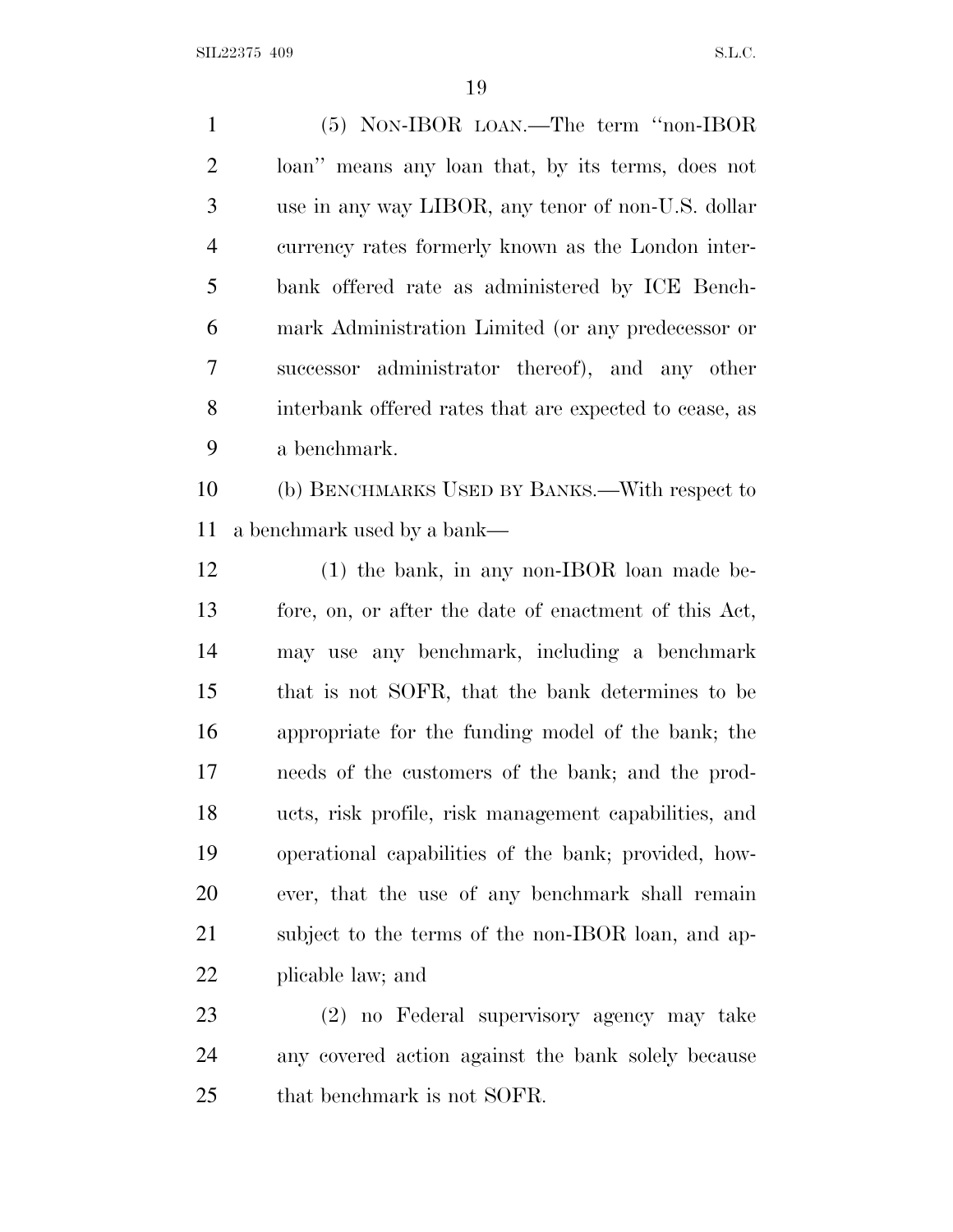### **SEC. 8. PREEMPTION.**

 This Act, and regulations promulgated under this Act, shall supersede any provision of any State or local law, statute, rule, regulation, or standard—

 (1) relating to the selection or use of a bench- mark replacement or related conforming changes; or (2) expressly limiting the manner of calculating interest, including the compounding of interest, as that provision applies to the selection or use of a Board-selected benchmark replacement or bench-mark replacement conforming changes.

### **SEC. 9. TRUST INDENTURE ACT OF 1939.**

 Section 316(b) of the Trust Indenture Act of 1939 (15 U.S.C. 77ppp(b)) is amended—

 (1) by striking '', except as'' and inserting '', except—

- 17  $"(1)$  as";
- (2) in paragraph (1), as so designated, by strik-19 ing  $\lq( a)$ , and except that" and inserting  $\lq( a)$ ;
- 20  $\text{``(2) that''};$

 (3) in paragraph (2), as so designated, by strik-22 ing the period at the end and inserting "; and"; and (4) by adding at the end the following:

24  $(3)$  that the right of any holder of any inden- ture security to receive payment of the principal of and interest on such indenture security shall not be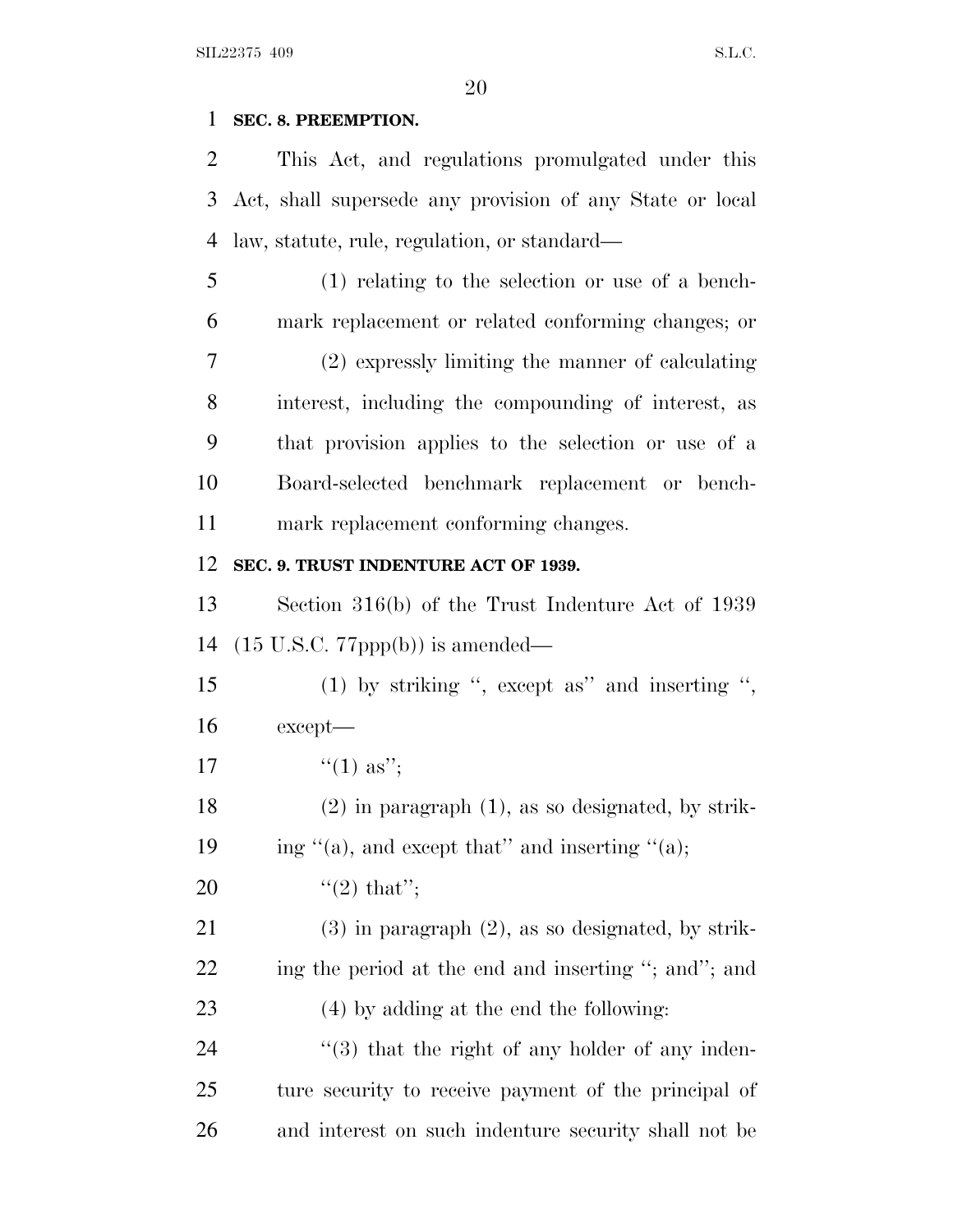| $\mathbf{1}$   | deemed to be impaired or affected by any change oc-                  |
|----------------|----------------------------------------------------------------------|
| $\overline{2}$ | curring by the application of section 4 of the Eco-                  |
| 3              | nomic Continuity and Stability Act to any indenture                  |
| $\overline{4}$ | security.".                                                          |
| 5              | SEC. 10. AMENDMENT TO THE HIGHER EDUCATION ACT OF                    |
| 6              | 1965.                                                                |
| 7              | Section $438(b)(2)(I)$ of the Higher Education Act of                |
| 8              | 1965 (20 U.S.C. 1087–1(b)(2)(I)) is amended by adding                |
| 9              | at the end the following:                                            |
| 10             | "(viii) REVISED CALCULATION RULE                                     |
| 11             | TO ADDRESS INSTANCES WHERE 1-MONTH                                   |
| 12             | <b>LIBOR</b><br>CEASES<br><b>OR</b><br>IS.<br>NON-REP-<br><b>USD</b> |
| 13             | RESENTATIVE.                                                         |
| 14             | "(I) SUBSTITUTE REFERENCE                                            |
| 15             | INDEX.—The provisions of this clause                                 |
| 16             | apply to loans for which the special al-                             |
| 17             | lowance payment would otherwise be                                   |
| 18             | calculated pursuant to clause (vii).                                 |
| 19             | "(II) CALCULATION BASED ON                                           |
| 20             | sofr.—For loans described in sub-                                    |
| 21             | clause $(III)$ or $(IV)$ , the special allow-                        |
| 22             | ance payment described in this sub-                                  |
| 23             | clause shall be substituted for the                                  |
| 24             | payment provided under clause (vii).                                 |
| 25             | For each calendar quarter, the for-                                  |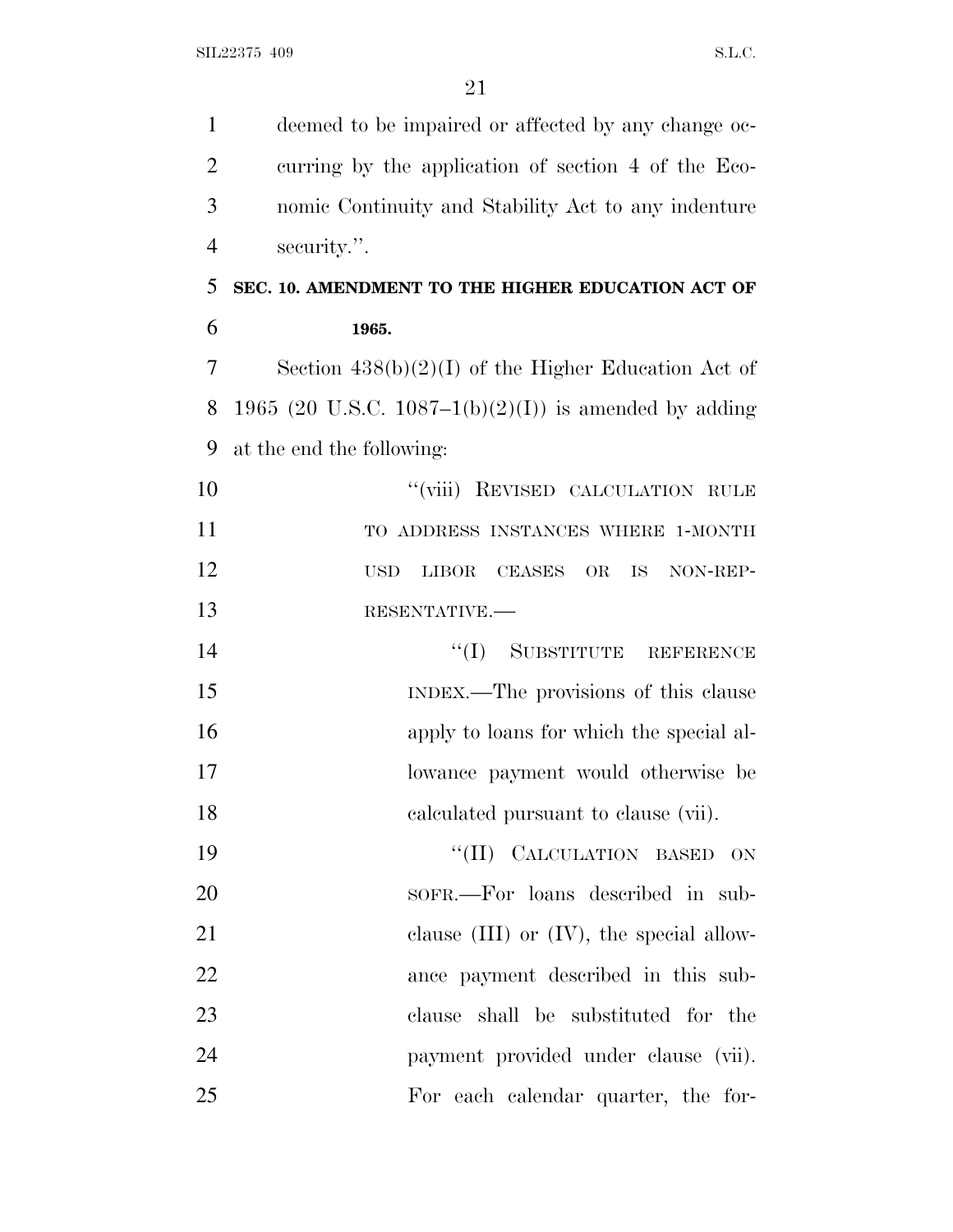| $\mathbf{1}$   | mula for computing the special allow-              |
|----------------|----------------------------------------------------|
| $\overline{2}$ | ance that would otherwise apply under              |
| 3              | clause (vii) shall be revised by sub-              |
| $\overline{4}$ | stituting 'of the quotes of the 30-day             |
| 5              | Average Secured Overnight Financing                |
| 6              | Rate (SOFR) in effect for each of the              |
| $\overline{7}$ | days in such quarter as published by               |
| 8              | the Federal Reserve Bank of New                    |
| 9              | York (or a successor administrator),               |
| 10             | adjusted daily by adding the tenor                 |
| 11             | spread adjustment, as that term is de-             |
| 12             | fined in the Economic Continuity and               |
| 13             | Stability Act, for 1-month LIBOR                   |
| 14             | contracts of 0.11448 percent' for 'of              |
| 15             | the 1-month London Inter Bank Of-                  |
| 16             | Rate (LIBOR) for United<br>fered                   |
| 17             | States dollars in effect for each of the           |
| 18             | days in such quarter as compiled and               |
| 19             | released by the British Bankers Asso-              |
| 20             | ciation'. The special allowance calcula-           |
| 21             | tion for loans subject to clause (vii)             |
| 22             | shall otherwise remain in effect.                  |
| 23             | ``(III)<br>LOANS ELIGIBLE<br><b>FOR</b>            |
| 24             | CALCULATION.—Except<br>$\operatorname{SOFR-BASED}$ |
| 25             | as provided in subclause $(IV)$ , the spe-         |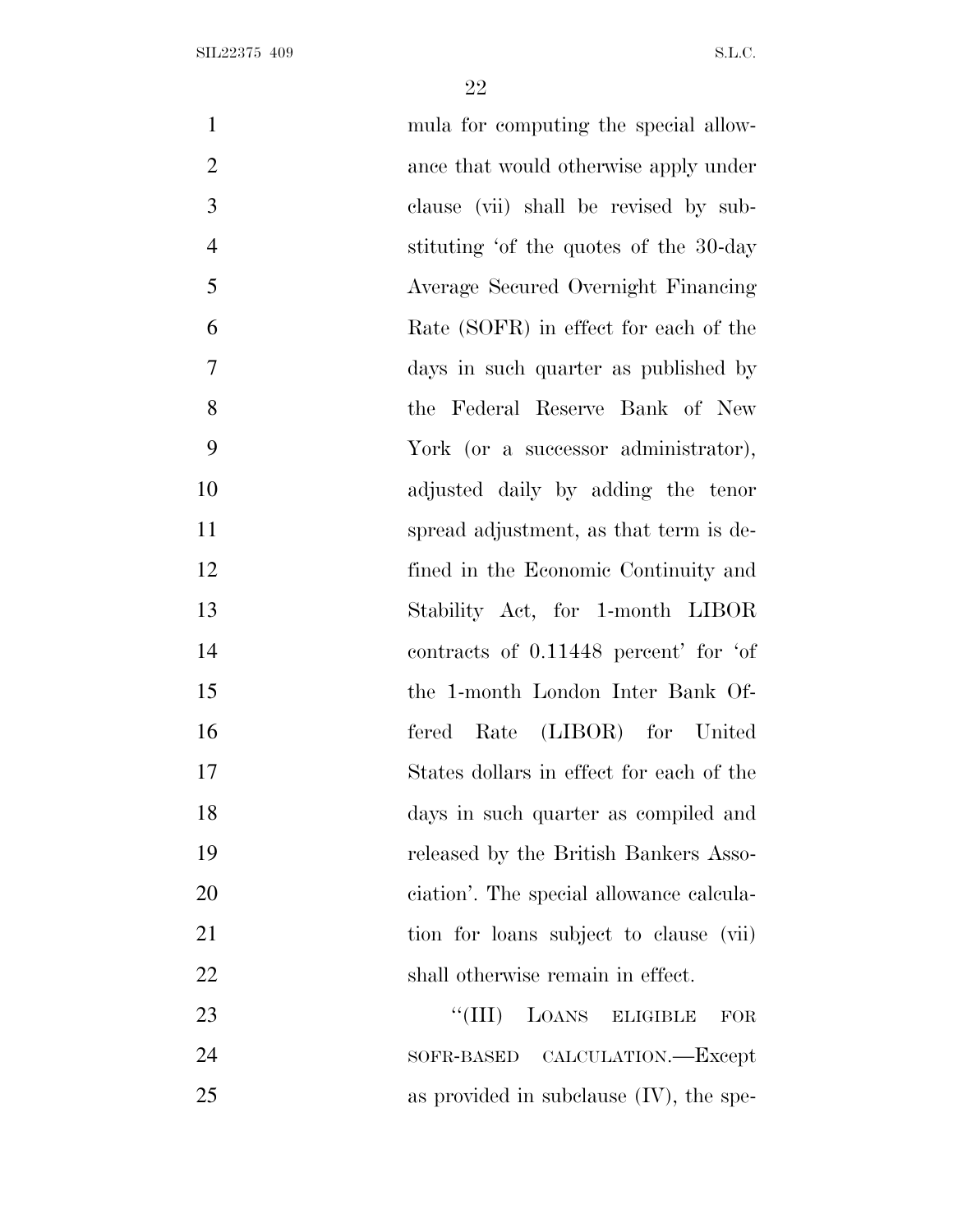| $\mathbf{1}$   | cial allowance payment calculated        |
|----------------|------------------------------------------|
| $\overline{2}$ | under subclause (II) shall apply to all  |
| 3              | loans for which the holder (or, if the   |
| $\overline{4}$ | holder acts as an eligible lender trust- |
| 5              | ee for the beneficial owner of the loan, |
| 6              | the beneficial owner of the loan) at     |
| $\tau$         | any time after the effective date of     |
| 8              | this clause notifies the Secretary that  |
| 9              | the holder or beneficial owner affirma-  |
| 10             | tively and permanently elects to waive   |
| 11             | all contractual, statutory, or other     |
| 12             | legal rights to a special allowance paid |
| 13             | under clause (vii) or to the special al- |
| 14             | lowance paid pursuant to any other       |
| 15             | formula that was previously in effect    |
| 16             | with respect to such loan, and accepts   |
| 17             | the rate described in subclause (II).    |
| 18             | Any such waiver shall apply to all       |
| 19             | loans then held, or to be held from      |
| 20             | time to time, by such holder or bene-    |
| 21             | ficial owner; provided that, due to the  |
| 22             | need to obtain the approval of, dem-     |
| 23             | onstrated to the satisfaction of the     |
| 24             | Secretary—                               |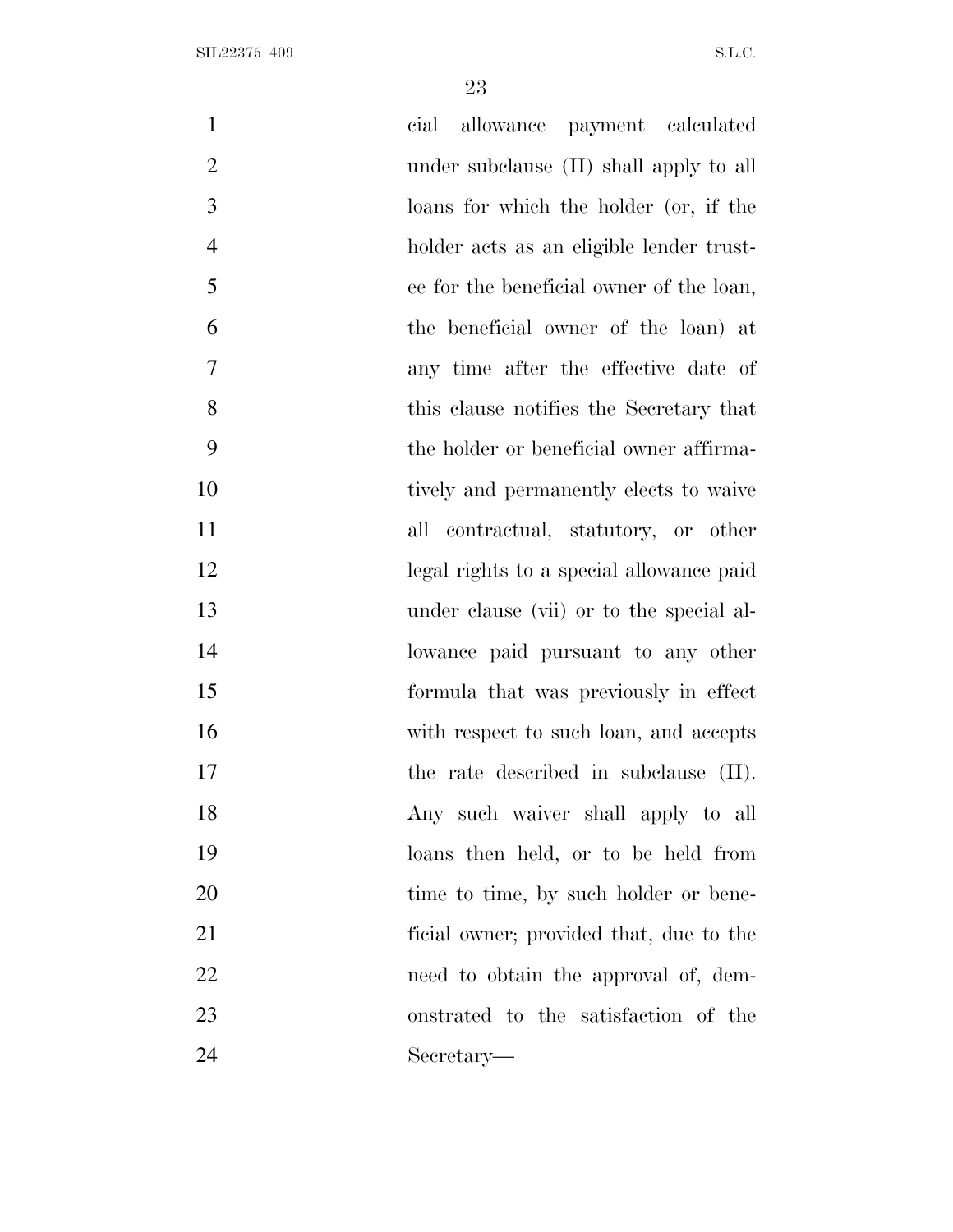| $\mathbf{1}$   | "(aa) one or more third par-             |
|----------------|------------------------------------------|
| $\overline{2}$ | ties with a legal or beneficial in-      |
| 3              | terest in loans eligible for the         |
| $\overline{4}$ | SOFR-based calculation; or               |
| 5              | "(bb) a nationally recog-                |
| 6              | nized rating organization assign-        |
| $\overline{7}$ | ing a rating to a financing se-          |
| 8              | cured by loans otherwise eligible        |
| 9              | for the SOFR-based calculation,          |
| 10             | the holder of the loan (or, if the hold- |
| 11             | er acts as an eligible lender trustee    |
| 12             | for the beneficial owner of the loan,    |
| 13             | the beneficial owner of the loan) may    |
| 14             | elect to apply the rate described in     |
| 15             | subclause (II) to specified loan port-   |
| 16             | folios established for financing pur-    |
| 17             | poses by separate notices with dif-      |
| 18             | ferent effective dates. The special al-  |
| 19             | lowance rate based on SOFR shall be      |
| 20             | effective with respect to a portfolio as |
| 21             | of the first day of the calendar quar-   |
| 22             | ter following the applicable effective   |
| 23             | date of the waiver received by the Sec-  |
| 24             | retary from the holder or beneficial     |
| 25             | owner and shall permanently and ir-      |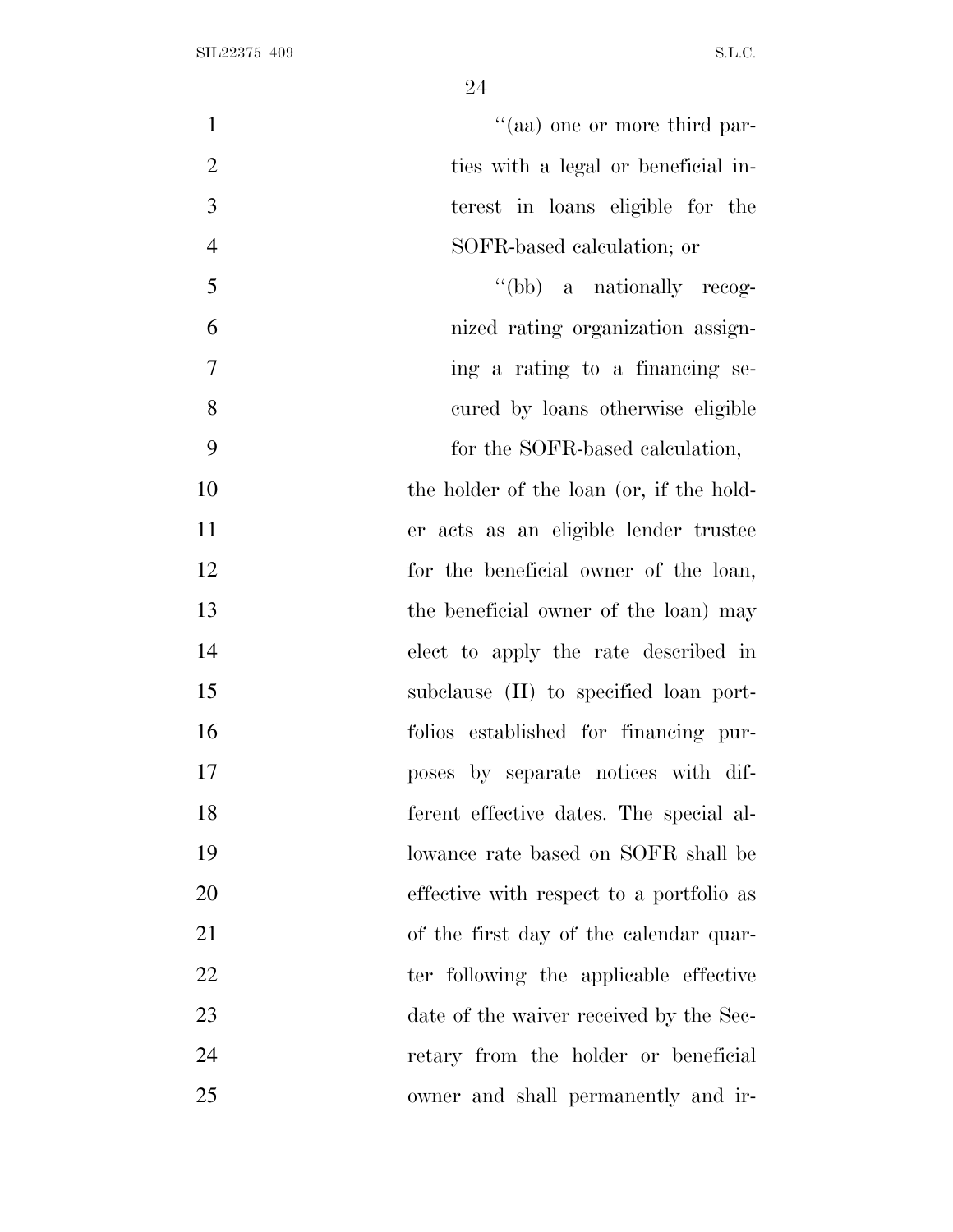| $\mathbf{1}$<br>revocably continue for all subsequent       |
|-------------------------------------------------------------|
| $\overline{2}$<br>quarters.                                 |
| 3<br>"(IV) FALLBACK PROVISIONS.—                            |
| $\overline{4}$<br>$``(aa)$ In the event that a              |
| 5<br>holder or beneficial owner has                         |
| 6<br>not elected to waive its rights to                     |
| $\overline{7}$<br>special allowance payment<br>$\mathbf{a}$ |
| 8<br>under clause (vii) with respect to                     |
| 9<br>a portfolio with an effective date                     |
| 10<br>of the waiver prior to the first                      |
| 11<br>$of$ —                                                |
| 12<br>$\lq\lq$ (AA) the date on                             |
| 13<br>which the ICE Benchmark                               |
| 14<br>Administration ('IBA') has                            |
| 15<br>permanently or indefinitely                           |
| 16<br>stopped providing the 1-                              |
| 17<br>month United States Dollar                            |
| 18<br>LIBOR ('1-month USD                                   |
| 19<br>$LIBOR'$ to the general pub-                          |
| 20<br>lic;                                                  |
| 21<br>$\text{``(BB)}$ the effective                         |
| 22<br>of an official public<br>date                         |
| 23<br>statement by the IBA or its                           |
| 24<br>regulator that the 1-month                            |
| 25<br>USD LIBOR is no longer                                |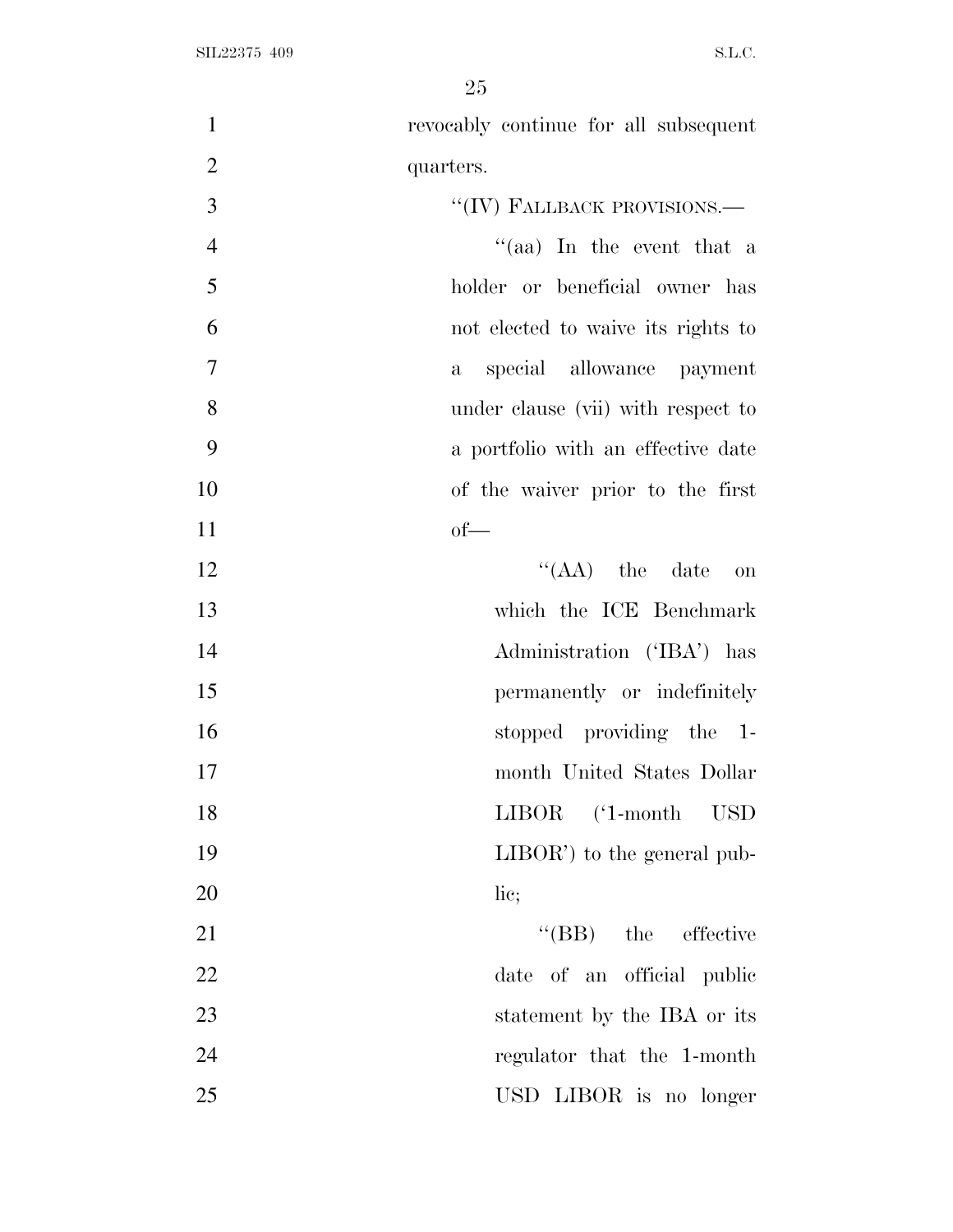| $\mathbf{1}$<br>reliable or no longer rep-    |
|-----------------------------------------------|
| $\overline{2}$<br>resentative; or             |
| 3<br>$\lq\lq$ (CC) the LIBOR re-              |
| $\overline{4}$<br>placement date, as defined  |
| 5<br>in section 3 of the Economic             |
| 6<br>Continuity and Stability Act,            |
| $\tau$<br>the special allowance rate calcula- |
| 8<br>tion as described in subclause           |
| 9<br>(II) shall, by operation of law,         |
| 10<br>apply to all loans in such port-        |
| 11<br>folio.                                  |
| 12<br>$\lq\lq(bb)$ In such event—             |
| $\lq\lq$ (AA) the last deter-<br>13           |
| 14<br>mined rate of special allow-            |
| 15<br>ance based on 1-month USD               |
| 16<br>LIBOR will continue to                  |
| 17<br>apply until the end of the              |
| 18<br>then current calendar quar-             |
| 19<br>ter; and                                |
| 20<br>"(BB) the special al-                   |
| 21<br>lowance rate calculation as             |
| 22<br>described in subclause<br>(II)          |
| 23<br>shall become effective as of            |
| 24<br>the first day of the following          |
| 25<br>calendar quarter and remain             |